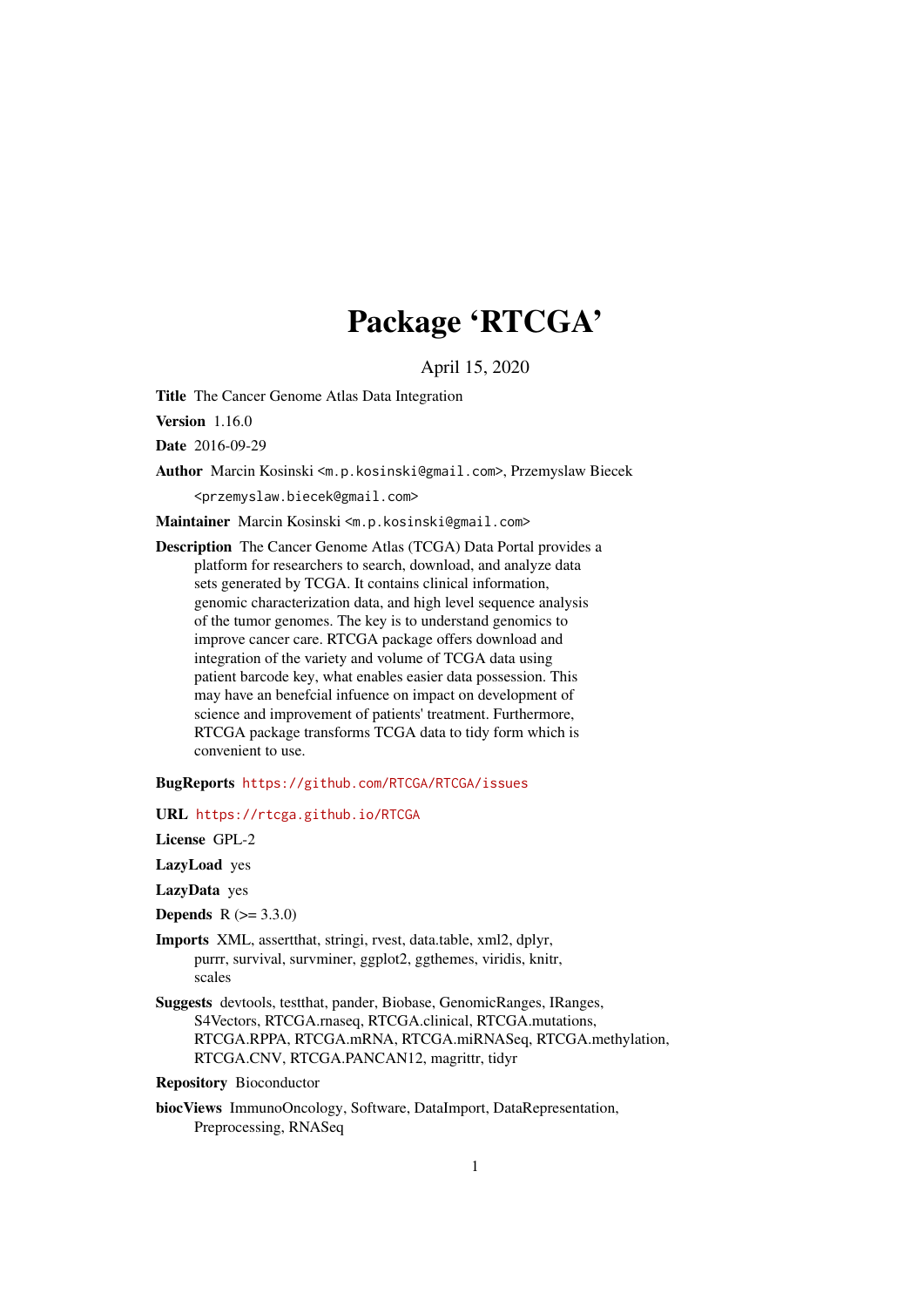VignetteBuilder knitr NeedsCompilation no RoxygenNote 5.0.1 git\_url https://git.bioconductor.org/packages/RTCGA git\_branch RELEASE\_3\_10 git\_last\_commit 1ec6cf6 git\_last\_commit\_date 2019-10-29 Date/Publication 2020-04-14

# R topics documented:

|       | $\overline{\mathbf{3}}$ |
|-------|-------------------------|
|       | - 5                     |
|       | $\overline{7}$          |
|       |                         |
|       |                         |
|       |                         |
|       |                         |
|       |                         |
|       |                         |
|       |                         |
|       |                         |
|       |                         |
|       |                         |
|       |                         |
|       |                         |
| Index | 32                      |

<span id="page-1-1"></span>RTCGA-package *The Caner Genome Atlas data integration*

# Description

The Cancer Genome Atlas (TCGA) Data Portal provides a platform for researchers to search, download, and analyze data sets generated by TCGA. It contains clinical information, genomic characterization data, and high level sequence analysis of the tumor genomes. The key is to understand genomics to improve cancer care. RTCGA package offers download and integration of the variety and volume of TCGA data using patient barcode key, what enables easier data possession. This may have an benefcial infuence on impact on development of science and improvement of patients' treatment. Furthermore, RTCGA package transforms TCGA data to form which is convenient to use in R statistical package. Those data transformations can be a part of statistical analysis pipeline which can be more reproducible with RTCGA

# Details

For more detailed information visit RTCGA wiki on [Github.](https://github.com/RTCGA/RTCGA/wiki)

<span id="page-1-0"></span>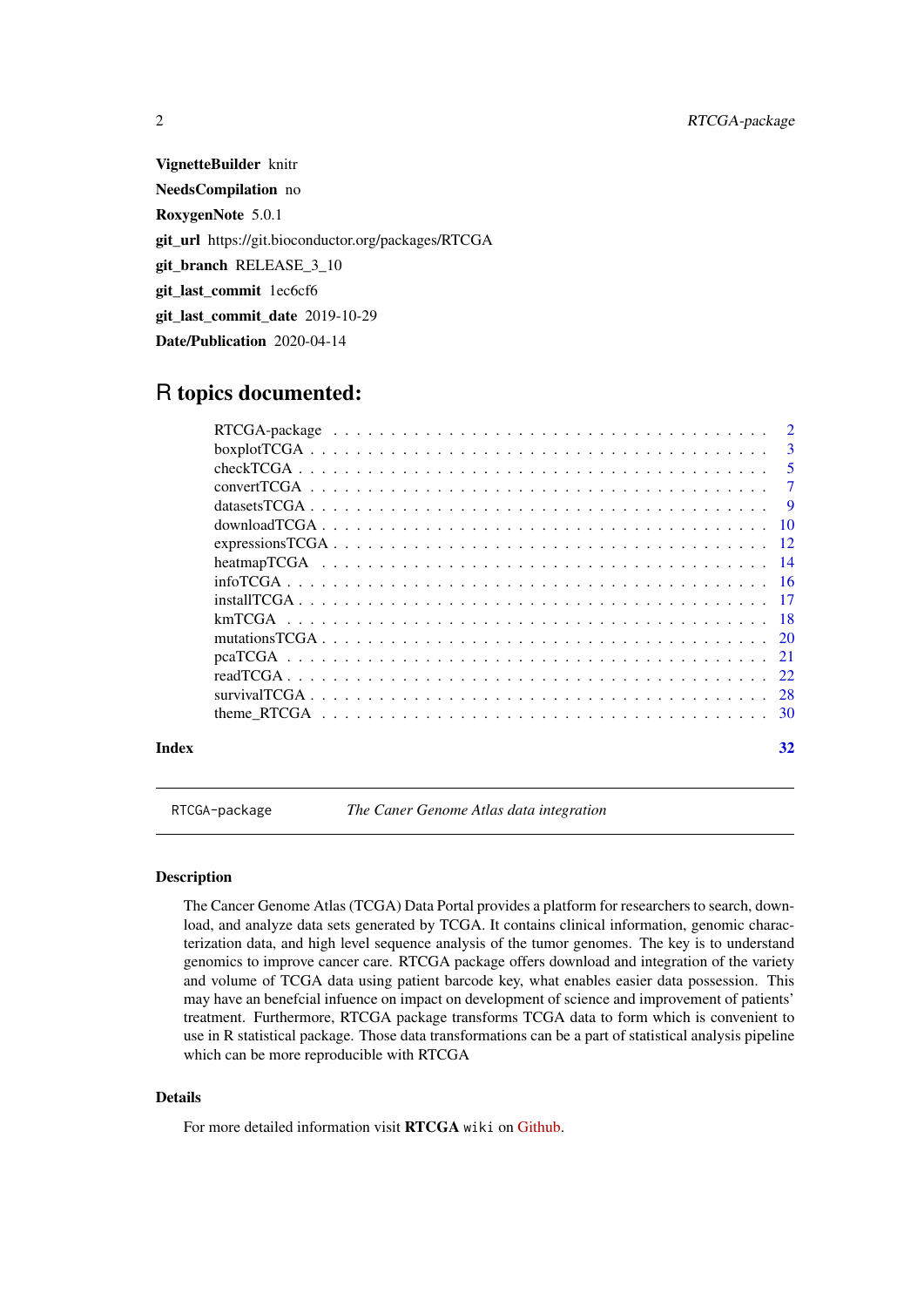#### <span id="page-2-0"></span>boxplotTCGA 3

# Issues

If you have any problems, issues or think that something is missing or is not clear please post an issue on [https://github.com/RTCGA/RTCGA/issues.](https://github.com/RTCGA/RTCGA/issues)

# Author(s)

Marcin Kosinski [aut, cre] < m.p.kosinski@gmail.com > Przemyslaw Biecek [aut] < przemyslaw.biecek@gmail.com > Witold Chodor [ctb] <witoldchodor@gmail.com>

# See Also

RTCGA website [http://rtcga.github.io/RTCGA.](http://rtcga.github.io/RTCGA)

Other RTCGA: [boxplotTCGA](#page-2-1), [checkTCGA](#page-4-1), [convertTCGA](#page-6-1), [datasetsTCGA](#page-8-1), [downloadTCGA](#page-9-1), [expressionsTCGA](#page-11-1), [heatmapTCGA](#page-13-1), [infoTCGA](#page-15-1), [installTCGA](#page-16-1), [kmTCGA](#page-17-1), [mutationsTCGA](#page-19-1), [pcaTCGA](#page-20-1), [readTCGA](#page-21-1), [survivalTCGA](#page-27-1), [theme\\_RTCGA](#page-29-1)

#### Examples

## Not run: browseVignettes('RTCGA')

## End(Not run)

<span id="page-2-1"></span>

boxplotTCGA *Create Boxplots for TCGA Datasets*

#### Description

Function creates boxplots [\(geom\\_boxplot\)](#page-0-0) for TCGA Datasets.

# Usage

```
boxplotTCGA(data, x, y, fill = x, coord.flip = TRUE, facet.names = NULL,
 ylab = y, xlab = x, legend.title = xlab, legend = "top", ...)
```

| data         | A data frame from TCGA study containing variables to be plotted.                                  |
|--------------|---------------------------------------------------------------------------------------------------|
| $\mathsf{x}$ | A character name of variable containing groups.                                                   |
| $\mathbf{y}$ | A character name of continous variable to be plotted.                                             |
| fill         | A character names of fill variable. By default, the same as x.                                    |
| coord.flip   | Whether to flip coordinates.                                                                      |
| facet.names  | A character of length maximum 2 containing names of variables to produce<br>facets. See examples. |
| ylab         | The name of y label. Remember about coord. flip.                                                  |
| xlab         | The name of x label. Remember about coord. flip.                                                  |
| legend.title | A character with legend's title.                                                                  |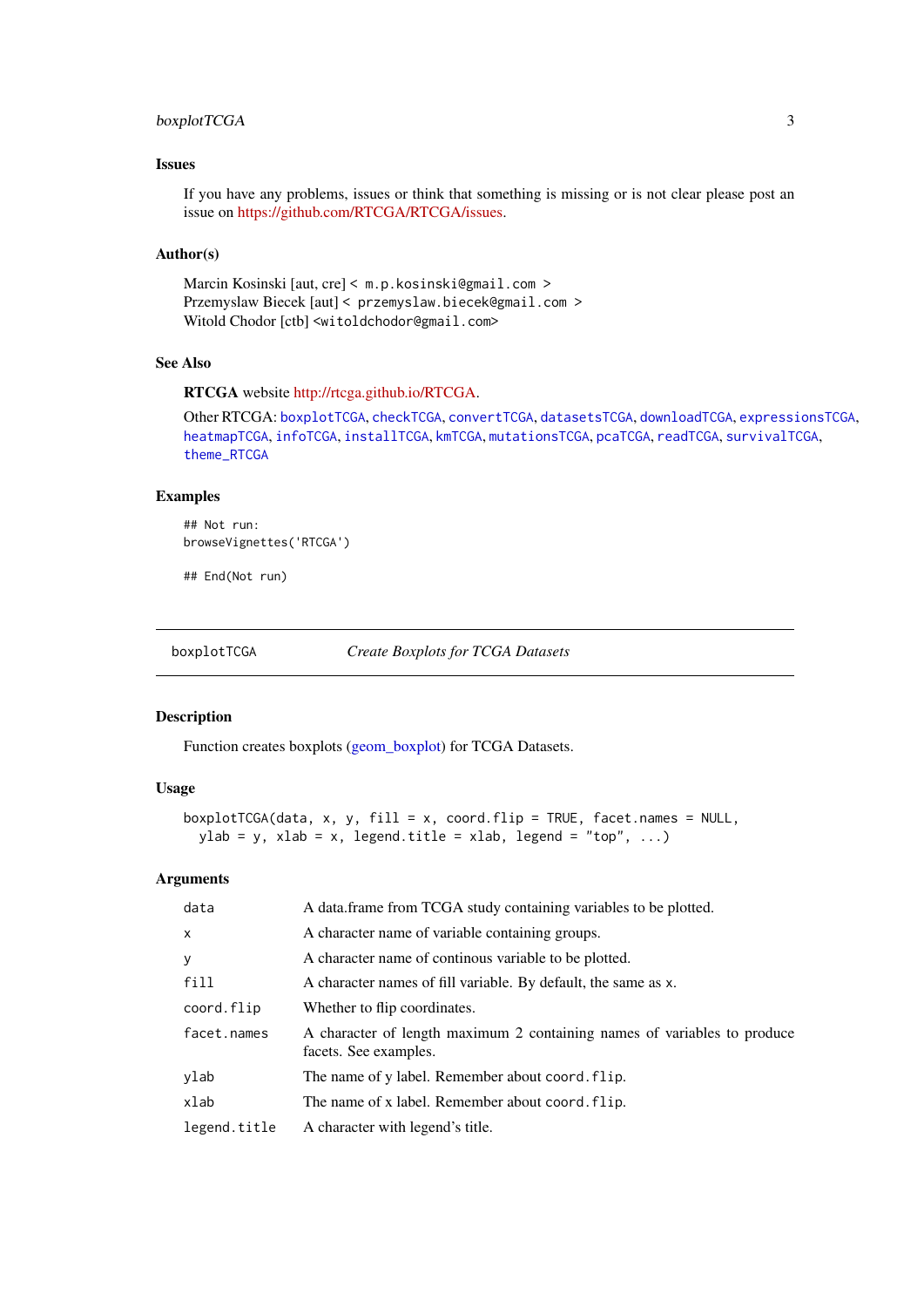<span id="page-3-0"></span>

| legend                  | A character specifying legend position. Allowed values are one of c("top", "bot-                               |
|-------------------------|----------------------------------------------------------------------------------------------------------------|
|                         | tom", "left", "right", "none"). Default is "top" side position. to remove the<br>legend use legend $=$ "none". |
| $\cdot$ $\cdot$ $\cdot$ | Further arguments passed to geom_boxplot.                                                                      |

#### Issues

If you have any problems, issues or think that something is missing or is not clear please post an issue on [https://github.com/RTCGA/RTCGA/issues.](https://github.com/RTCGA/RTCGA/issues)

#### Author(s)

Marcin Kosinski, <m.p.kosinski@gmail.com>

# See Also

RTCGA website [http://rtcga.github.io/RTCGA/Visualizations.html.](http://rtcga.github.io/RTCGA/Visualizations.html)

Other RTCGA: [RTCGA-package](#page-1-1), [checkTCGA](#page-4-1), [convertTCGA](#page-6-1), [datasetsTCGA](#page-8-1), [downloadTCGA](#page-9-1), [expressionsTCGA](#page-11-1), [heatmapTCGA](#page-13-1), [infoTCGA](#page-15-1), [installTCGA](#page-16-1), [kmTCGA](#page-17-1), [mutationsTCGA](#page-19-1), [pcaTCGA](#page-20-1), [readTCGA](#page-21-1), [survivalTCGA](#page-27-1), [theme\\_RTCGA](#page-29-1)

# Examples

```
library(RTCGA.rnaseq)
# perfrom plot
library(dplyr)
expressionsTCGA(ACC.rnaseq, BLCA.rnaseq, BRCA.rnaseq, OV.rnaseq,
extract.cols = "MET|4233") %>%
rename(cohort = dataset,
MET = 'MET | 4233') %>%
#cancer samples
filter(substr(bcr_patient_barcode, 14, 15) == "01") -> ACC_BLCA_BRCA_OV.rnaseq
```

```
boxplotTCGA(ACC_BLCA_BRCA_OV.rnaseq, "cohort", "MET")
boxplotTCGA(ACC_BLCA_BRCA_OV.rnaseq, "cohort", "log1p(MET)")
boxplotTCGA(ACC_BLCA_BRCA_OV.rnaseq, "reorder(cohort,log1p(MET), median)", "log1p(MET)")
boxplotTCGA(ACC_BLCA_BRCA_OV.rnaseq, "reorder(cohort,log1p(MET), max)", "log1p(MET)")
boxplotTCGA(ACC_BLCA_BRCA_OV.rnaseq, "reorder(cohort,log1p(MET), median)", "log1p(MET)",
xlab = "Cohort Type", ylab = "Logarithm of MET")
boxplotTCGA(ACC_BLCA_BRCA_OV.rnaseq, "reorder(cohort,log1p(MET), median)", "log1p(MET)",
xlab = "Cohort Type", ylab = "Logarithm of MET", legend.title = "Cohorts")
boxplotTCGA(ACC_BLCA_BRCA_OV.rnaseq, "reorder(cohort,log1p(MET), median)", "log1p(MET)",
xlab = "Cohort Type", ylab = "Logarithm of MET", legend.title = "Cohorts", legend = "bottom")
## facet example
library(RTCGA.mutations)
library(dplyr)
mutationsTCGA(BRCA.mutations, OV.mutations, ACC.mutations, BLCA.mutations) %>%
filter(Hugo_Symbol == 'TP53') %>%
filter(substr(bcr_patient_barcode, 14, 15) == "01") %>% # cancer tissue
mutate(bcr_patient_barcode = substr(bcr_patient_barcode, 1, 12)) -> ACC_BLCA_BRCA_OV.mutations
```
mutationsTCGA(BRCA.mutations, OV.mutations, ACC.mutations, BLCA.mutations) -> ACC\_BLCA\_BRCA\_OV.mutations\_all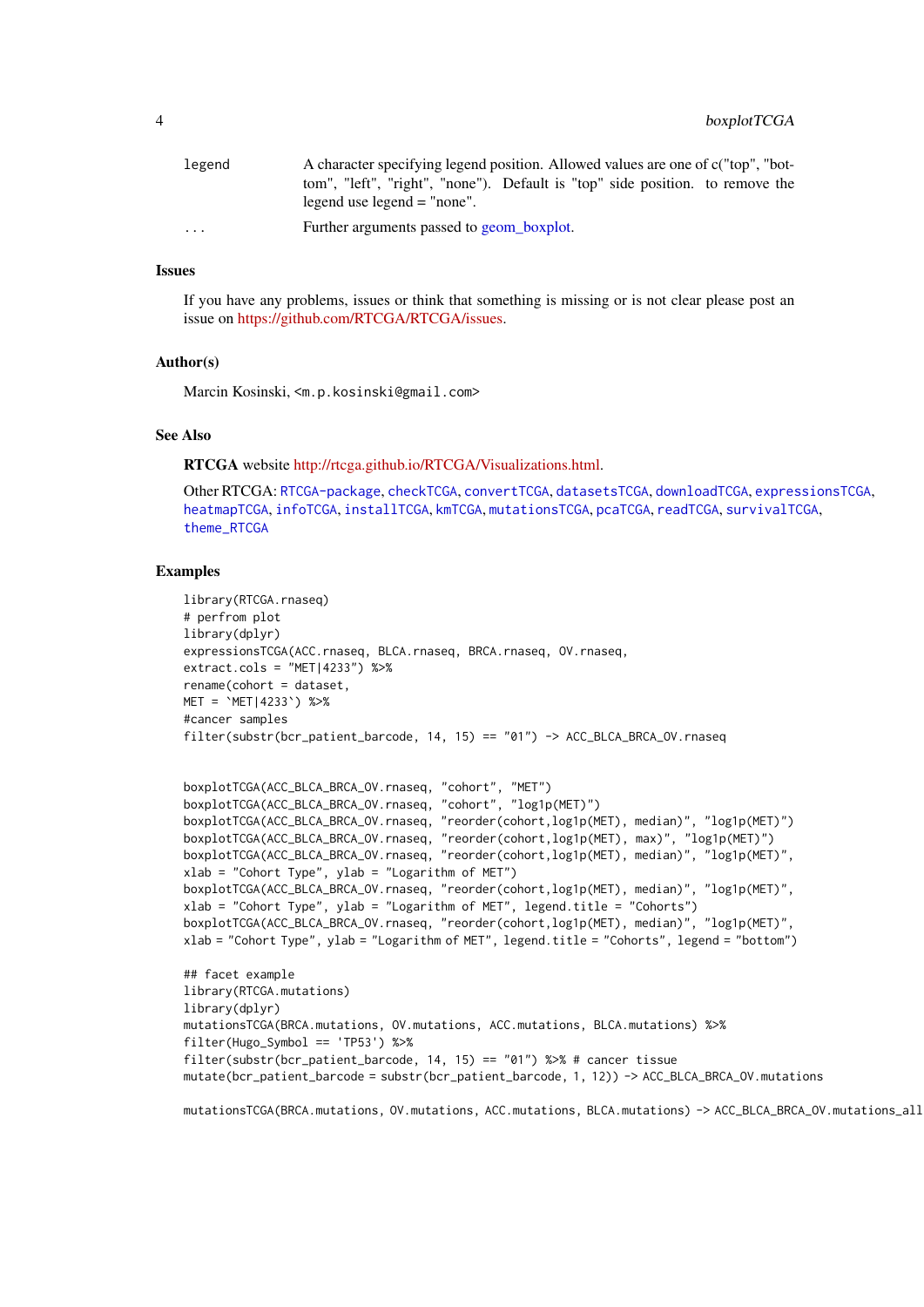#### <span id="page-4-0"></span>checkTCGA 5

```
ACC_BLCA_BRCA_OV.rnaseq %>%
mutate(bcr_patient_barcode = substr(bcr_patient_barcode, 1, 15)) %>%
filter(bcr_patient_barcode %in%
substr(ACC_BLCA_BRCA_OV.mutations_all$bcr_patient_barcode, 1, 15)) %>%
# took patients for which we had any mutation information
# so avoided patients without any information about mutations
mutate(bcr_patient_barcode = substr(bcr_patient_barcode, 1, 12)) %>%
# strin_length(ACC_BLCA_BRCA_OV.mutations$bcr_patient_barcode) == 12
left_join(ACC_BLCA_BRCA_OV.mutations,
by = "bcr patient barcode") %>% #joined only with tumor patients
mutate(TP53 = ifelse(!is.na(Variant_Classification), "Mut", "WILD")) %>%
select(cohort, MET, TP53) -> ACC_BLCA_BRCA_OV.rnaseq_TP53mutations
boxplotTCGA(ACC_BLCA_BRCA_OV.rnaseq_TP53mutations,
"reorder(cohort,log1p(MET), median)", "log1p(MET)",
xlab = "Cohort Type", ylab = "Logarithm of MET",
legend.title = "Cohorts", legend = "bottom",
facet.name = c("TP53"))boxplotTCGA(ACC_BLCA_BRCA_OV.rnaseq_TP53mutations,
 "reorder(cohort,log1p(MET), median)", "log1p(MET)",
xlab = "Cohort Type", ylab = "Logarithm of MET",
legend.title = "Cohorts", legend = "bottom",
fill = c("TP53"))
```
<span id="page-4-1"></span>

#### checkTCGA *Information about datasets from TCGA project*

#### Description

The checkTCGA function let's to check

- DataSets: TCGA datasets' names for current release date and cohort.
- Dates: TCGA datasets' dates of release.

#### Usage

```
checkTCGA(what, cancerType, date = NULL)
```

| what       | One of DataSets or Dates.                                                                                                                                                                                                                                                                              |
|------------|--------------------------------------------------------------------------------------------------------------------------------------------------------------------------------------------------------------------------------------------------------------------------------------------------------|
| cancerType | A character of length 1 containing abbreviation (Cohort code - http://gdac.broadinstitute.org/)<br>of types of cancers to check for.                                                                                                                                                                   |
| date       | A NULL or character specifying from which date informations should be checked.<br>By default (date = NULL) the newest available date is used. All available dates<br>can be checked on http://gdac.broadinstitute.org/runs/ or by using checkTCGA ('Dates')<br>function. Required format 'YYYY-MM-DD'. |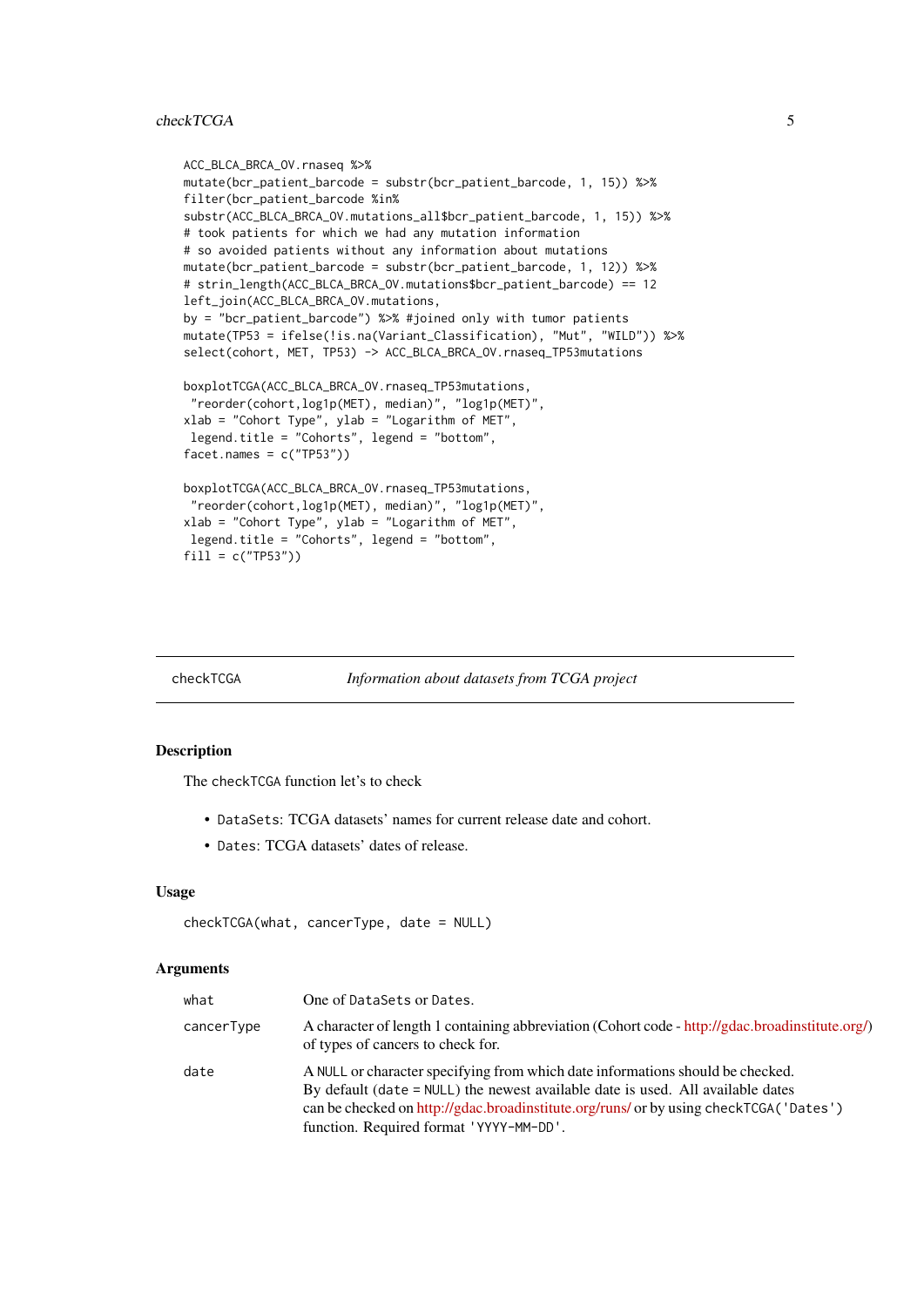#### <span id="page-5-0"></span>Details

- If what='DataSets' enables to check TCGA datasets' names for current release date and cohort.
- If what='Dates' enables to check dates of TCGA datasets' releases.

# Value

- If what='DataSets' a data.frame of available datasets' names (to pass to the [downloadTCGA](#page-9-1) function) and sizes.
- If what='Dates' a vector of available dates to pass to the [downloadTCGA](#page-9-1) function.

#### Issues

If you have any problems, issues or think that something is missing or is not clear please post an issue on [https://github.com/RTCGA/RTCGA/issues.](https://github.com/RTCGA/RTCGA/issues)

# Author(s)

Marcin Kosinski, <m.p.kosinski@gmail.com>

#### See Also

RTCGA website [http://rtcga.github.io/RTCGA/Download.html.](http://rtcga.github.io/RTCGA/Download.html)

Other RTCGA: [RTCGA-package](#page-1-1), [boxplotTCGA](#page-2-1), [convertTCGA](#page-6-1), [datasetsTCGA](#page-8-1), [downloadTCGA](#page-9-1), [expressionsTCGA](#page-11-1), [heatmapTCGA](#page-13-1), [infoTCGA](#page-15-1), [installTCGA](#page-16-1), [kmTCGA](#page-17-1), [mutationsTCGA](#page-19-1), [pcaTCGA](#page-20-1), [readTCGA](#page-21-1), [survivalTCGA](#page-27-1), [theme\\_RTCGA](#page-29-1)

#### Examples

#### #############################

```
# names for current release date and cohort
checkTCGA('DataSets', 'BRCA' )
## Not run:
checkTCGA('DataSets', 'OV', tail(checkTCGA('Dates'))[3] )
#checkTCGA('DataSets', 'OV', checkTCGA('Dates')[5] ) # error
```
## End(Not run) # dates of TCGA datasets' releases. checkTCGA('Dates')

```
#############################
## Not run:
# TCGA datasets' names availability for
# current release date and cancer type.
```
releaseDate <- '2015-08-21' cancerTypes <- c('OV', 'BRCA')

```
cancerTypes %>% sapply(function(element){
  grep(x = checkTCGA('DataSets', element, releaseDate)[, 1],
      pattern = 'humanmethylation450', value = TRUE) %>%
       as.vector()
```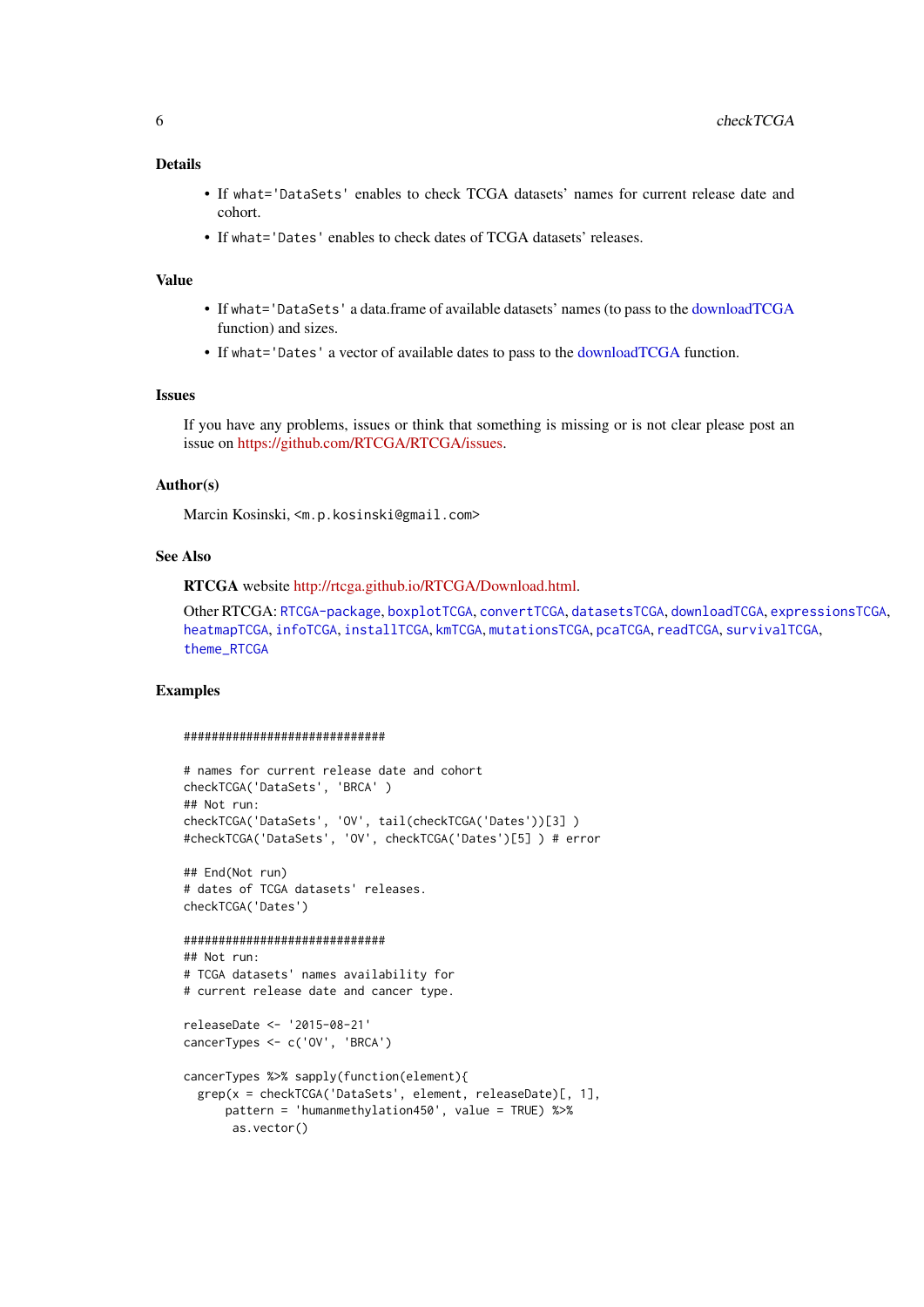#### <span id="page-6-0"></span>convert TCGA 7

})

## End(Not run)

<span id="page-6-1"></span>convertTCGA *Convert data from RTCGA family to Bioconductor classes*

#### **Description**

Functions use Biobase [\(http://bioconductor.org/packages/release/bioc/html/Biobase.html\)](http://bioconductor.org/packages/release/bioc/html/Biobase.html) package to transform data from packages from RTCGA data family to Bioconductor classes (**RTCGA.rnaseq**, RTCGA.RPPA, RTCGA.PANCAN12, mRNA, RTCGA.methylation to [ExpressionSet](#page-0-0) and RTCGA.CNV to [GRanges\)](#page-0-0). For RTCGA.PANCAN12 there is sense to convert expression.cb1, expression.cb2, cnv.cb.

#### Usage

convertTCGA(dataSet, dataType = "expression")

convertPANCAN12(dataSet)

#### Arguments

| dataSet  | A data frame to be converted to Expression Set or GRanges. |
|----------|------------------------------------------------------------|
| dataType | One of expression or CNV (for <b>RTCGA.CNV</b> datasets).  |

#### Details

This functionality is motivated by that we were asked to offer the data in Bioconductor-friendly classes because many users already have their data in one of the core infrastructure classes. Data of the same type in compatible containers promotes interoperability and makes it easy to combine and organize.

Bioconductor classes were designed to capitalize on the biological structure of the data. If data have a range-based component it's natural, for Bioconductor users, to store and access these as a GRanges where they can extract position, strand etc. in the same way. Similarly for ExpressionSet. This class holds expression data along with experiment metadata and comes with built in accessors to extract and manipulate data. The idea is to offer a common API to the data; extracting the start position in a GRanges is always start(). With a data.frame it is different each time (unless select() is implemented) as the column names and organization of data can be different.

AnnotationHub and the soon to come ExperimentHub will host many different types of data. A primary goal moving forward is to offer similar data in a consistent format. For example, CNV data in AnnotationHub is offered as a GRanges and as more CNV are added we will ask that they too are packaged as GRanges. The aim is that streamlined data on the back-end will make for a more intuitive experience on the front-end.

# Value

Functions return an [ExpressionSet](#page-0-0) or a [GRanges](#page-0-0) for RTCGA.CNV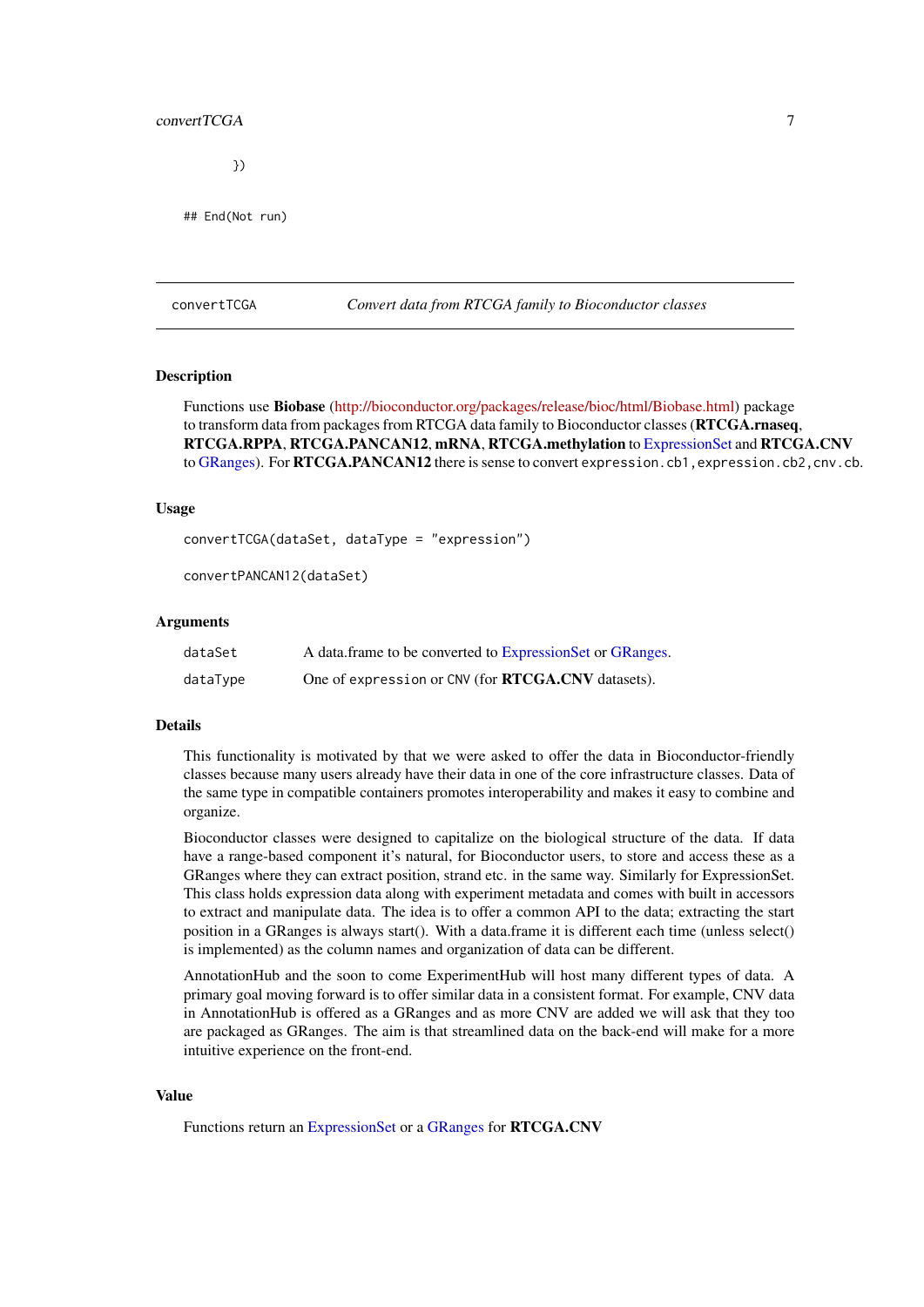#### <span id="page-7-0"></span>Biobase and GenomicRanges

This function use tools from the fantastic Biobase (and GenomicRanges for CNV) package, so you'll need to make sure to have it installed.

#### Issues

If you have any problems, issues or think that something is missing or is not clear please post an issue on [https://github.com/RTCGA/RTCGA/issues.](https://github.com/RTCGA/RTCGA/issues)

### Author(s)

Marcin Kosinski, <m.p.kosinski@gmail.com>

# See Also

RTCGA website [http://rtcga.github.io/RTCGA/Download.html.](http://rtcga.github.io/RTCGA/Download.html)

Other RTCGA: [RTCGA-package](#page-1-1), [boxplotTCGA](#page-2-1), [checkTCGA](#page-4-1), [datasetsTCGA](#page-8-1), [downloadTCGA](#page-9-1), [expressionsTCGA](#page-11-1), [heatmapTCGA](#page-13-1), [infoTCGA](#page-15-1), [installTCGA](#page-16-1), [kmTCGA](#page-17-1), [mutationsTCGA](#page-19-1), [pcaTCGA](#page-20-1), [readTCGA](#page-21-1), [survivalTCGA](#page-27-1), [theme\\_RTCGA](#page-29-1)

#### Examples

```
########
########
# Expression data
########
########
library(RTCGA.rnaseq)
library(Biobase)
convertTCGA(BRCA.rnaseq) -> BRCA.rnaseq_ExpressionSet
## Not run:
library(RTCGA.PANCAN12)
convertPANCAN12(expression.cb1) -> PANCAN12_ExpressionSet
library(RTCGA.RPPA)
convertTCGA(BRCA.RPPA) -> BRCA.RPPA_ExpressionSet
library(RTCGA.methylation)
convertTCGA(BRCA.methylation) -> BRCA.methylation_ExpressionSet
library(RTCGA.mRNA)
convertTCGA(BRCA.mRNA) -> BRCA.mRNA_ExpressionSet
########
########
# CNV
########
########
library(RTCGA.CNV)
library(GRanges)
convertTCGA(BRCA.CNV, "CNV") -> BRCA.CNV_GRanges
```
## End(Not run)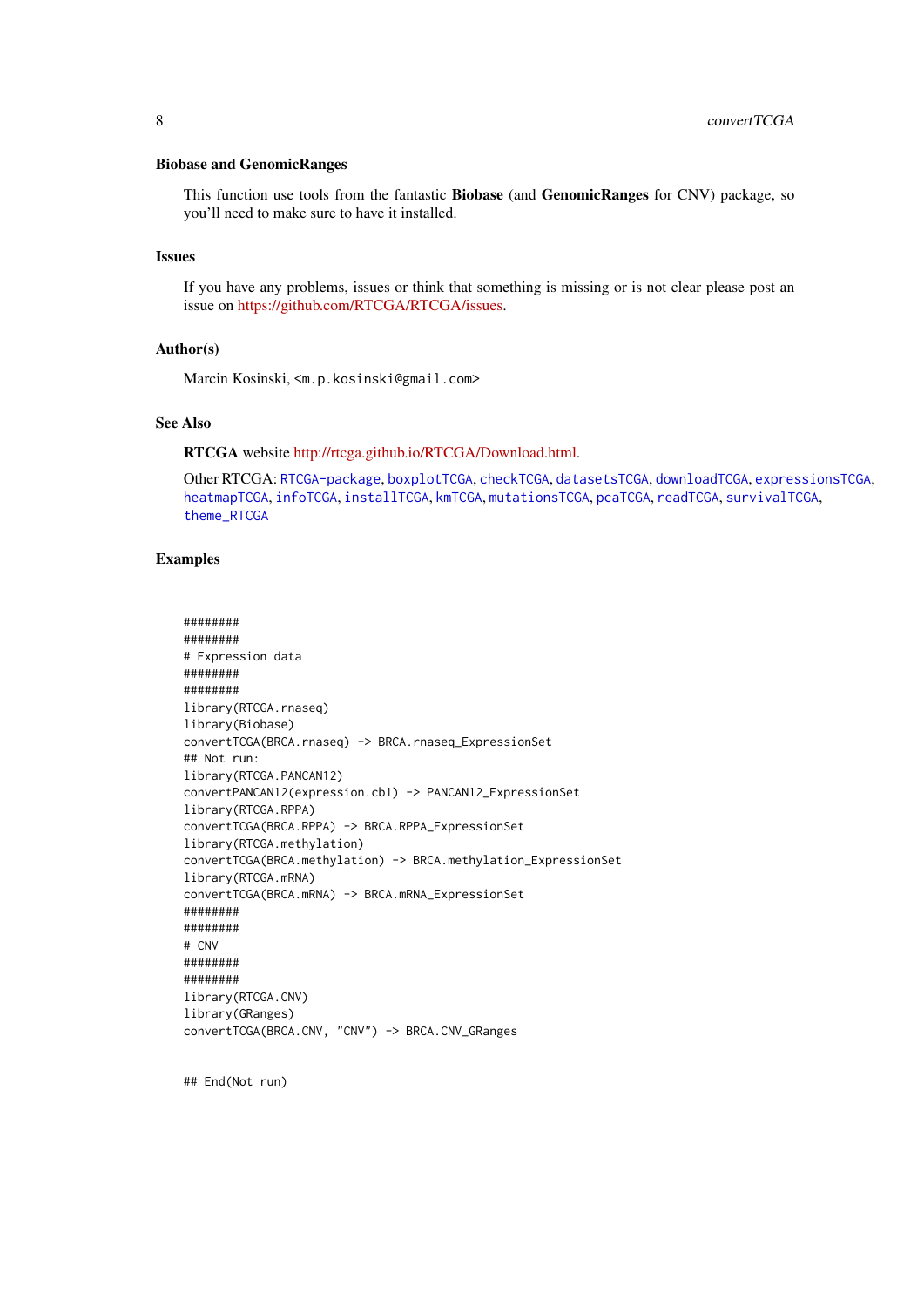<span id="page-8-1"></span><span id="page-8-0"></span>

#### Description

Snapshots of the clinical, mutations, CNVs, rnaseq, RPPA, mRNA, miRNASeq and methylation datasets from the 2015-11-01 release date (check all dates of release with checkTCGA('Dates')) are included in the RTCGA.data family (factory) that contains 9 packages:

- RTCGA.rnaseq [rnaseq](#page-0-0)
- RTCGA.[clinical](#page-0-0) clinical
- RTCGA.mutations [mutations](#page-0-0)
- RTCGA.CNV [CNV](#page-0-0)
- RTCGA.RPPA [RPPA](#page-0-0)
- RTCGA.mRNA [mRNA](#page-0-0)
- RTCGA.miRNASeq [miRNASeq](#page-0-0)
- RTCGA.methylation [methylation](#page-0-0)
- RTCGA.PANCAN12 (not from TCGA)

#### Details

For more detailed information visit RTCGA.data website [https://rtcga.github.io/RTCGA.](https://rtcga.github.io/RTCGA) One can install all data packages with [installTCGA.](#page-16-1)

#### Issues

If you have any problems, issues or think that something is missing or is not clear please post an issue on [https://github.com/RTCGA/RTCGA/issues.](https://github.com/RTCGA/RTCGA/issues)

### Author(s)

Marcin Kosinski [aut, cre] < m.p.kosinski@gmail.com > Przemyslaw Biecek [aut] < przemyslaw.biecek@gmail.com > Witold Chodor [aut] < witoldchodor@gmail.com >

# See Also

RTCGA website [http://rtcga.github.io/RTCGA.](http://rtcga.github.io/RTCGA)

Other RTCGA: [RTCGA-package](#page-1-1), [boxplotTCGA](#page-2-1), [checkTCGA](#page-4-1), [convertTCGA](#page-6-1), [downloadTCGA](#page-9-1), [expressionsTCGA](#page-11-1), [heatmapTCGA](#page-13-1), [infoTCGA](#page-15-1), [installTCGA](#page-16-1), [kmTCGA](#page-17-1), [mutationsTCGA](#page-19-1), [pcaTCGA](#page-20-1), [readTCGA](#page-21-1), [survivalTCGA](#page-27-1), [theme\\_RTCGA](#page-29-1)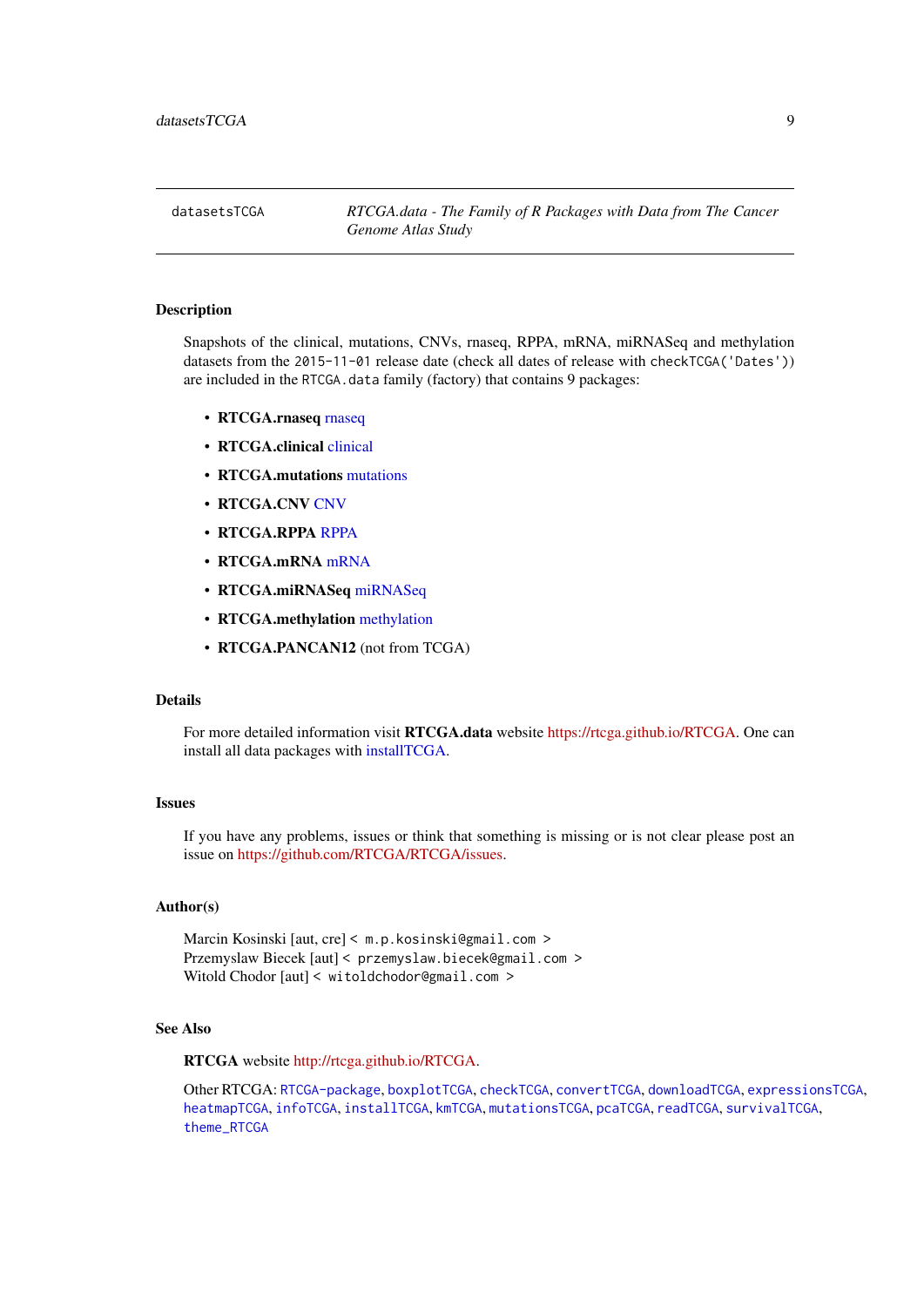# Examples

```
# installation of packages containing snapshots
# of TCGA project's datasets
## Not run:
## RTCGA GitHub development newest versions
library(RTCGA)
?installTCGA
## Bioconductor releases
if (!requireNamespace("BiocManager", quietly=TRUE))
    install.packages("BiocManager")
BiocManager::install(RTCGA.clinical)
BiocManager::install(RTCGA.mutations)
BiocManager::install(RTCGA.rnaseq)
BiocManager::install(RTCGA.CNV)
BiocManager::install(RTCGA.RPPA)
BiocManager::install(RTCGA.mRNA)
BiocManager::install(RTCGA.miRNASeq)
BiocManager::install(RTCGA.methylation)
# use cases and examples + more data info
browseVignettes('RTCGA')
## End(Not run)
```
<span id="page-9-1"></span>downloadTCGA *Download TCGA data*

#### Description

Enables to download TCGA data from specified dates of releases of concrete Cohorts of cancer types. Pass a name of required dataset to the dataSet parameter. By default the Merged Clinical dataSet is downloaded (value dataSet = 'Merge\_Clinical.Level\_1') from the newest available date of the release.

# Usage

```
downloadTCGA(cancerTypes, dataSet = "Merge_Clinical.Level_1", destDir,
  date = NULL, untarFile = TRUE, removeTar = TRUE, allDataSets = FALSE)
```

| cancerTypes | A character vector containing abbreviations (Cohort code) of types of cancers<br>to download from http://gdac.broadinstitute.org/. For easy access from R check<br>details below.                                                                                |
|-------------|------------------------------------------------------------------------------------------------------------------------------------------------------------------------------------------------------------------------------------------------------------------|
| dataSet     | A part of the name of dataSet to be downloaded from http://gdac.broadinstitute.org/runs/.<br>By default the Merged Clinical dataSet is downloaded (value dataSet = 'Merge_Clinical.Level_1<br>Available datasets' names can be checked using checkTCGA function. |

<span id="page-9-0"></span>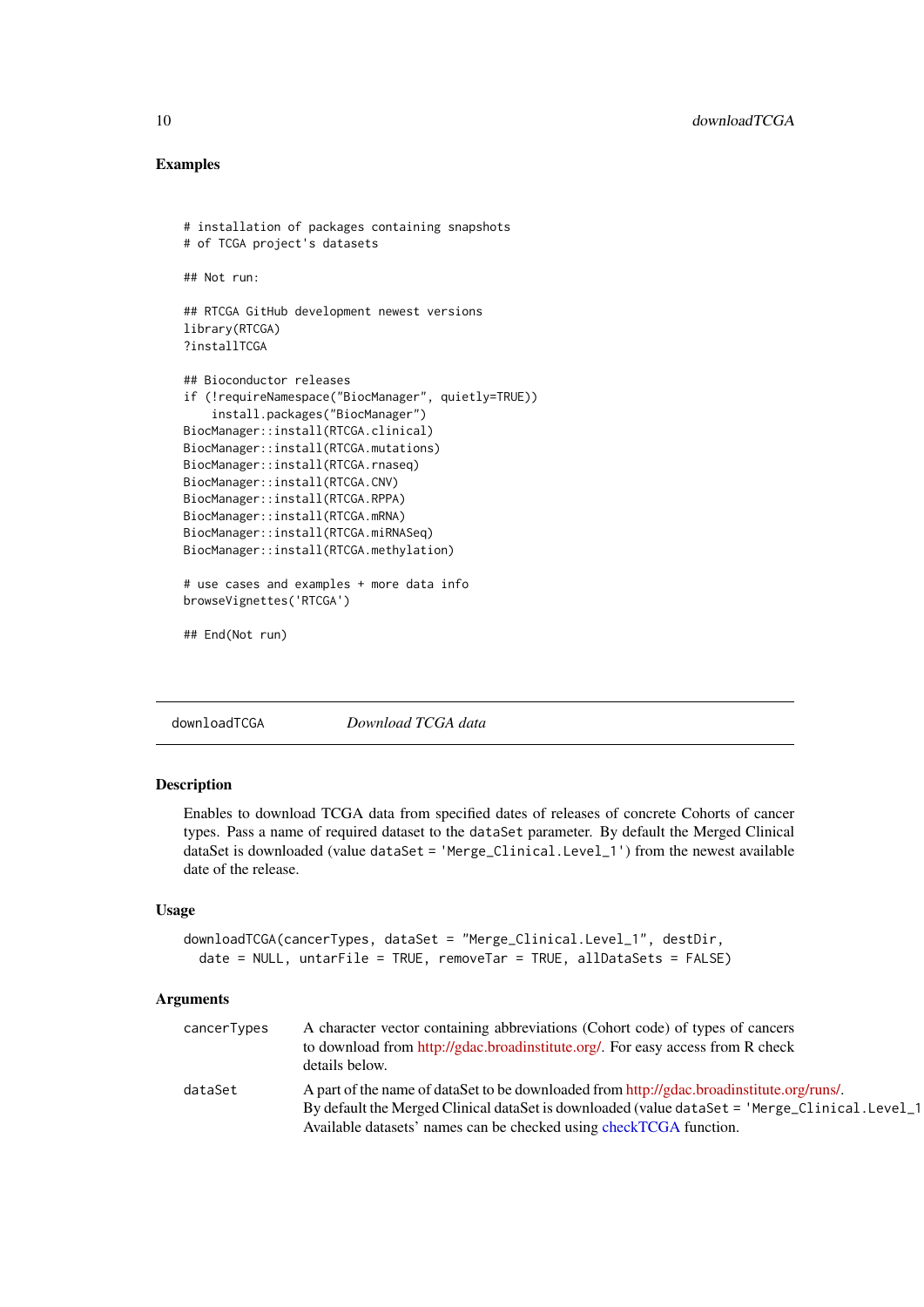<span id="page-10-0"></span>

| A character specifying a directory into which data Sets will be downloaded.                                                                                                                                                                                                                     |
|-------------------------------------------------------------------------------------------------------------------------------------------------------------------------------------------------------------------------------------------------------------------------------------------------|
| A NULL or character specifying from which date dataSets should be down-<br>loaded. By default (date = NULL) the newest available date is used. All available<br>dates can be checked on http://gdac.broadinstitute.org/runs/ or by using check-<br>TCGA function. Required format 'YYYY-MM-DD'. |
| Logical - should the downloaded file be untarred. Default is TRUE.                                                                                                                                                                                                                              |
| Logical - should the downloaded . tar file be removed after untarring. Default<br>is TRUE.                                                                                                                                                                                                      |
| Logical - should download all datasets matching dataSet parameter or only the<br>first one (without FFPE phrase if possible).                                                                                                                                                                   |
|                                                                                                                                                                                                                                                                                                 |

# Details

```
All cohort names can be checked using: sub(x =names(infoTCGA()), '-counts','').
```
# Value

No values. It only downloads files.

# Issues

If you have any problems, issues or think that something is missing or is not clear please post an issue on [https://github.com/RTCGA/RTCGA/issues.](https://github.com/RTCGA/RTCGA/issues)

#### Author(s)

Marcin Kosinski, <m.p.kosinski@gmail.com>

# See Also

RTCGA website [http://rtcga.github.io/RTCGA/Download.html.](http://rtcga.github.io/RTCGA/Download.html)

Other RTCGA: [RTCGA-package](#page-1-1), [boxplotTCGA](#page-2-1), [checkTCGA](#page-4-1), [convertTCGA](#page-6-1), [datasetsTCGA](#page-8-1), [expressionsTCGA](#page-11-1), [heatmapTCGA](#page-13-1), [infoTCGA](#page-15-1), [installTCGA](#page-16-1), [kmTCGA](#page-17-1), [mutationsTCGA](#page-19-1), [pcaTCGA](#page-20-1), [readTCGA](#page-21-1), [survivalTCGA](#page-27-1), [theme\\_RTCGA](#page-29-1)

#### Examples

```
dir.create( 'hre')
```

```
downloadTCGA( cancerTypes = 'ACC', dataSet = 'miR_gene_expression',
destDir = 'hre', date = tail( checkTCGA('Dates'), 2 )[1] )
```

```
## Not run:
downloadTCGA( cancerTypes = c('BRCA', 'OV'), destDir = 'hre',
date = tail( checkTCGA('Dates'), 2 )[1] )
```
## End(Not run)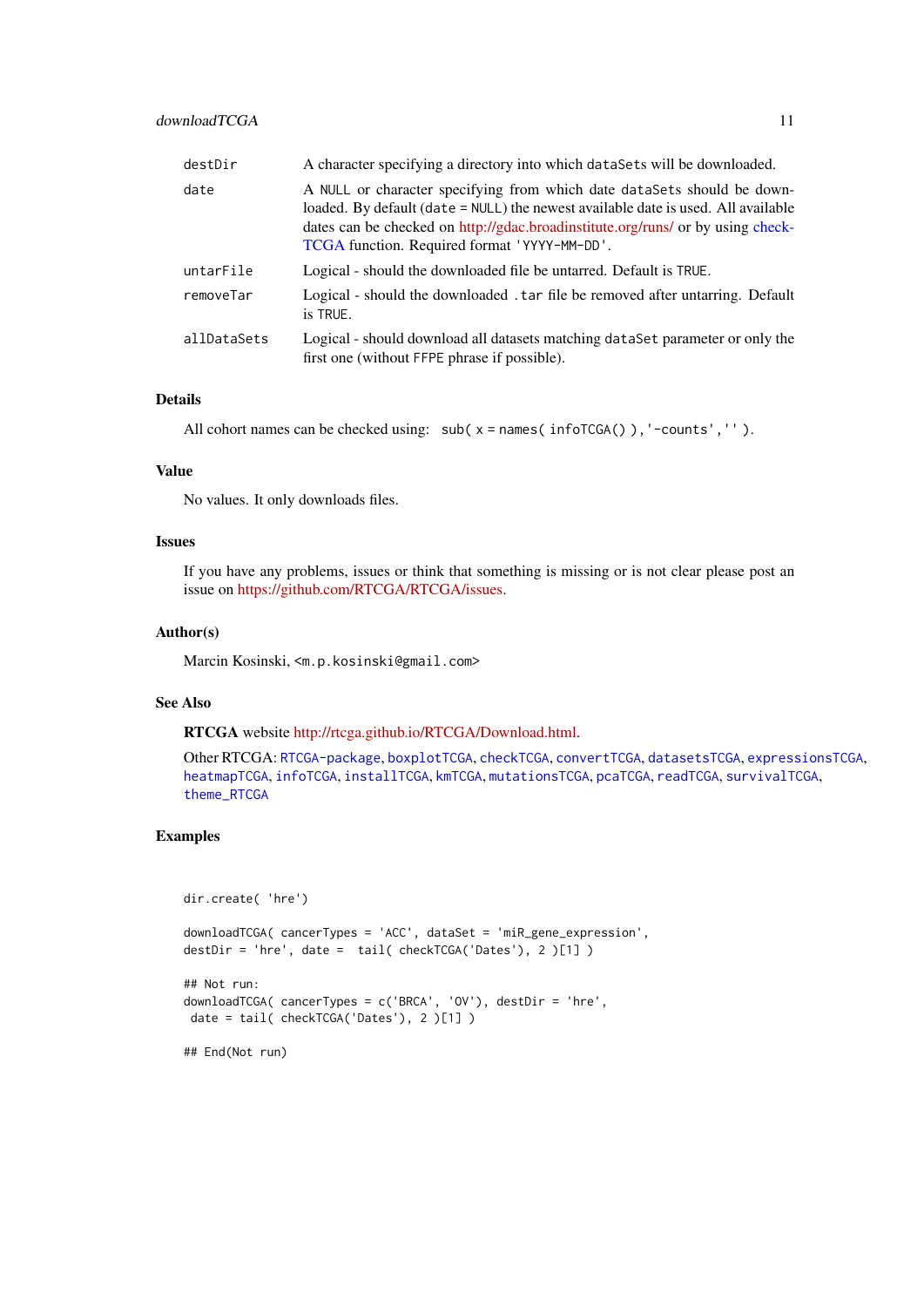<span id="page-11-1"></span><span id="page-11-0"></span>

#### Description

Function gathers expressions over multiple TCGA datasets and extracts expressions for desired genes. See [rnaseq,](#page-0-0) [mRNA,](#page-0-0) [RPPA,](#page-0-0) [miRNASeq,](#page-0-0) [methylation.](#page-0-0)

# Usage

```
expressionsTCGA(..., extract.cols = NULL, extract.names = TRUE)
```
#### Arguments

| .            | A data frame or data frames from TCGA study containing expressions informa-<br>tions.                                                  |
|--------------|----------------------------------------------------------------------------------------------------------------------------------------|
| extract.cols | A character specifing the names of columns to be extracted with bcr_patient_barcode.<br>If NULL (by default) all columns are returned. |
|              | $extraction = 1$ Logical, whether to extract names of passed data. frames in                                                           |

# Issues

If you have any problems, issues or think that something is missing or is not clear please post an issue on [https://github.com/RTCGA/RTCGA/issues.](https://github.com/RTCGA/RTCGA/issues)

# Note

Input data.frames should contain column bcr\_patient\_barcode if extract.cols is specified.

# Author(s)

Marcin Kosinski, <m.p.kosinski@gmail.com>

# See Also

RTCGA website [http://rtcga.github.io/RTCGA/Visualizations.html.](http://rtcga.github.io/RTCGA/Visualizations.html)

Other RTCGA: [RTCGA-package](#page-1-1), [boxplotTCGA](#page-2-1), [checkTCGA](#page-4-1), [convertTCGA](#page-6-1), [datasetsTCGA](#page-8-1), [downloadTCGA](#page-9-1), [heatmapTCGA](#page-13-1), [infoTCGA](#page-15-1), [installTCGA](#page-16-1), [kmTCGA](#page-17-1), [mutationsTCGA](#page-19-1), [pcaTCGA](#page-20-1), [readTCGA](#page-21-1), [survivalTCGA](#page-27-1), [theme\\_RTCGA](#page-29-1)

# Examples

```
## for all examples
library(dplyr)
library(tidyr)
library(ggplot2)
## RNASeq expressions
library(RTCGA.rnaseq)
expressionsTCGA(BRCA.rnaseq, OV.rnaseq, HNSC.rnaseq,
               extract.cols = "VENTX|27287") %>%
```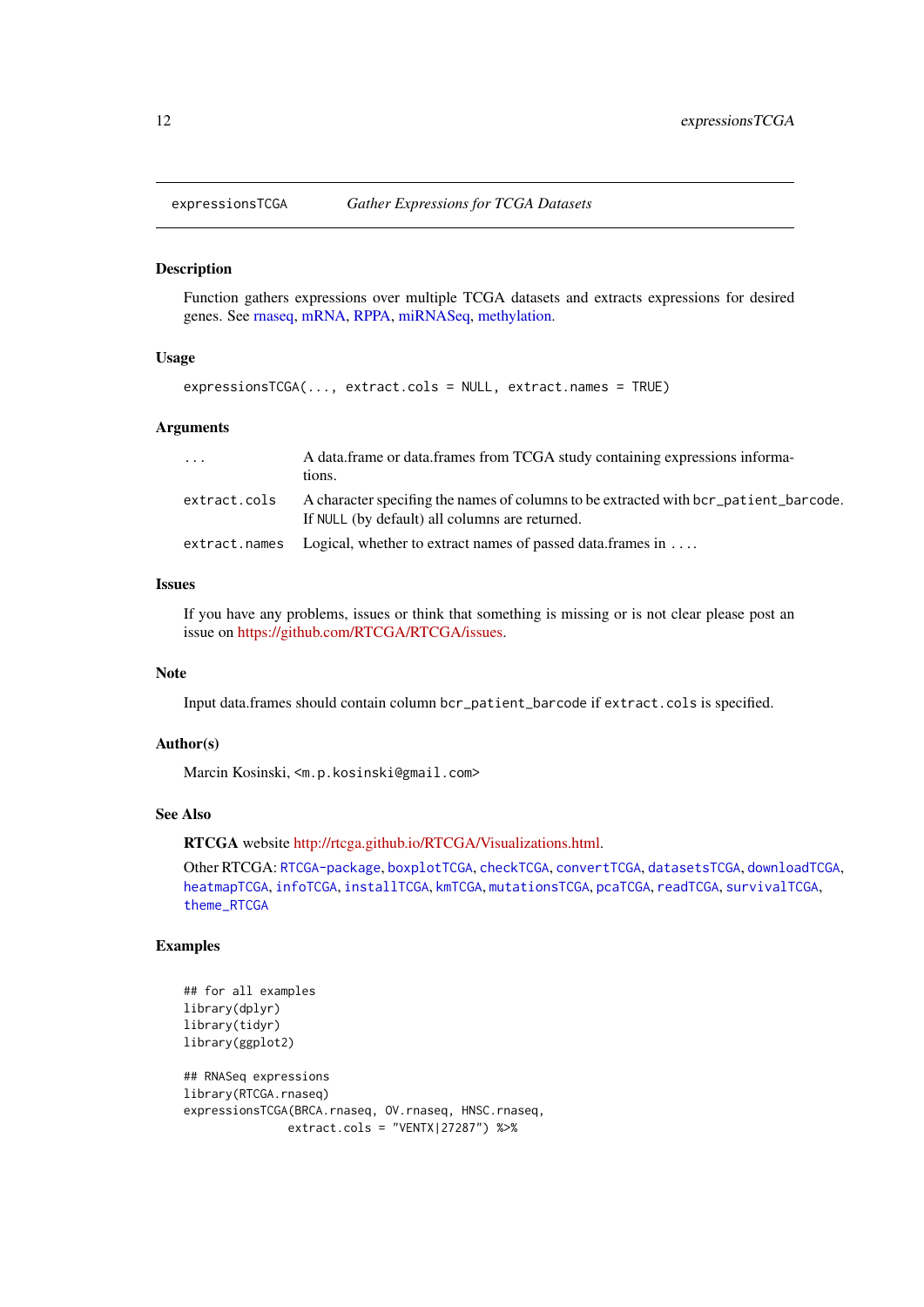```
rename(cohort = dataset,
         VENTX = `VENTX|27287`) %>%
 filter(substr(bcr_patient_barcode, 14, 15) == "01") %>% #cancer samples
  ggplot(aes(y = log1p(VENTX)),x = reorder(cohort, log1p(VENTX), median),
             fill = cohort() +
  geom_boxplot() +
  theme_RTCGA() +
  scale_fill_brewer(palette = "Dark2")
## mRNA expressions
library(tidyr)
library(RTCGA.mRNA)
expressionsTCGA(BRCA.mRNA, COAD.mRNA, LUSC.mRNA, UCEC.mRNA,
               extract.cols = c("ARHGAP24", "TRAV20")) %>%
  rename(cohort = dataset) %>%
  select(-bcr_patient_barcode) %>%
  gather(key = "mRNA", value = "value", -cohort) %>%
  ggplot(aes(y = value,x = reorder(cohort, value, mean),
             fill = cohort() +
  geom_boxplot() +
  theme_RTCGA() +
  scale_fill_brewer(palette = "Set3") +
  facet_grid(mRNA~.) +
  theme(legend.position = "top")
## RPPA expressions
library(RTCGA.RPPA)
expressionsTCGA(ACC.RPPA, BLCA.RPPA, BRCA.RPPA,
    extract.cols = c("4E-BP1_pS65", "4E-BP1")) %>%
  rename(cohort = dataset) %>%
  select(-bcr_patient_barcode) %>%
  gather(key = "RPPA", value = "value", -cohort) %>%
  ggplot(aes(fill = cohort,
             y = value,
             x = RPPA) +
  geom_boxplot() +
  theme_dark(base_size = 15) +
  scale_fill_manual(values = c("#eb6420", "#207de5", "#fbca04")) +
  coord_flip() +
  theme(legend.position = "top") +
  geom_jitter(alpha = 0.5, col = "white", size = 0.6, width = 0.7)
## miRNASeq expressions
library(RTCGA.miRNASeq)
# miRNASeq has bcr_patienct_barcode in rownames...
mutate(ACC.miRNASeq,
   bcr_patient_barcode = substr(rownames(ACC.miRNASeq), 1, 25)) -> ACC.miRNASeq.bcr
mutate(CESC.miRNASeq,
   bcr_patient_barcode = substr(rownames(CESC.miRNASeq), 1, 25)) -> CESC.miRNASeq.bcr
mutate(CHOL.miRNASeq,
   bcr_patient_barcode = substr(rownames(CHOL.miRNASeq), 1, 25)) -> CHOL.miRNASeq.bcr
mutate(LAML.miRNASeq,
```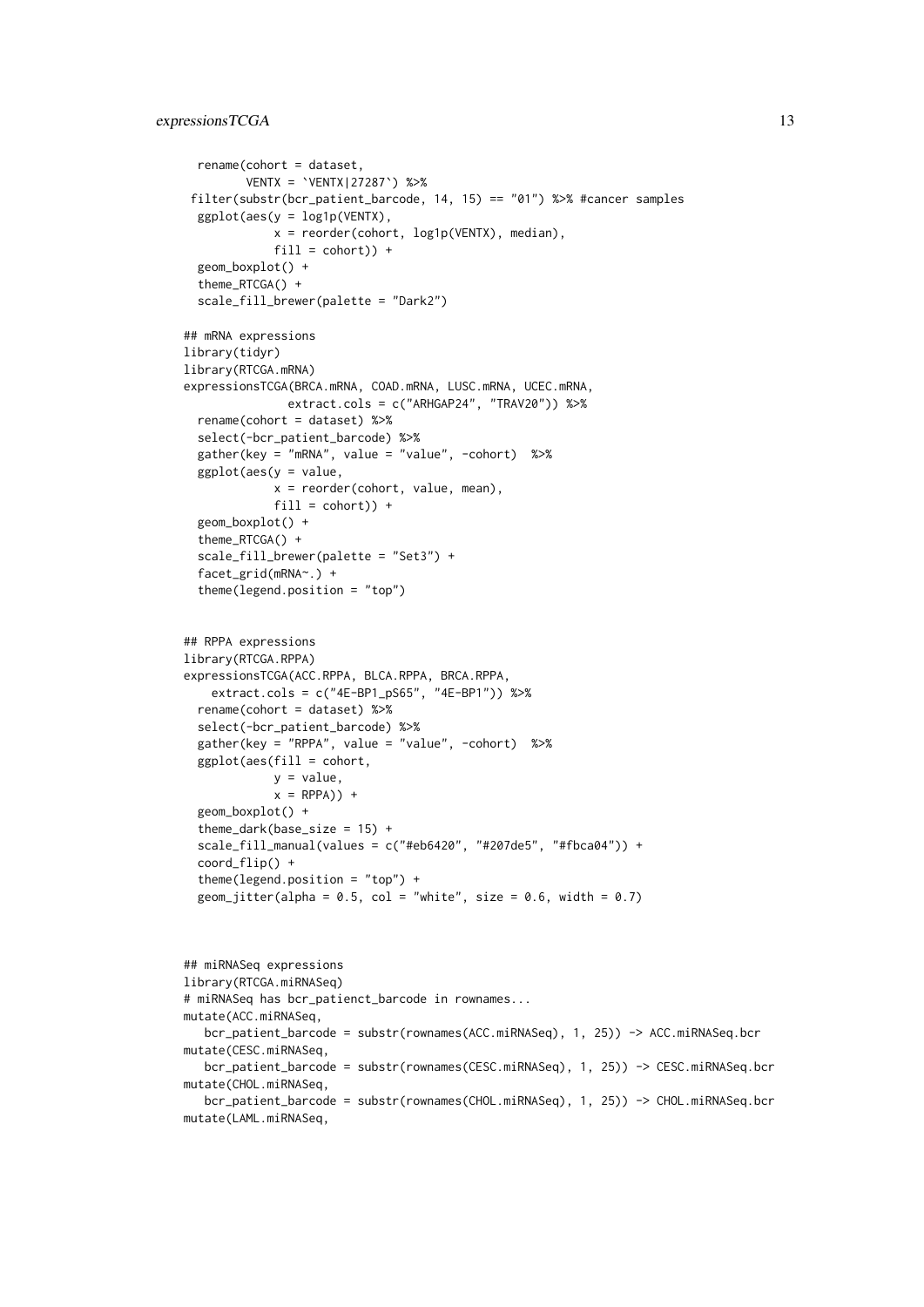```
bcr_patient_barcode = substr(rownames(LAML.miRNASeq), 1, 25)) -> LAML.miRNASeq.bcr
mutate(PAAD.miRNASeq,
   bcr_patient_barcode = substr(rownames(PAAD.miRNASeq), 1, 25)) -> PAAD.miRNASeq.bcr
mutate(THYM.miRNASeq,
   bcr_patient_barcode = substr(rownames(THYM.miRNASeq), 1, 25)) -> THYM.miRNASeq.bcr
mutate(LGG.miRNASeq,
   bcr_patient_barcode = substr(rownames(LGG.miRNASeq), 1, 25)) -> LGG.miRNASeq.bcr
mutate(STAD.miRNASeq,
   bcr_patient_barcode = substr(rownames(STAD.miRNASeq), 1, 25)) -> STAD.miRNASeq.bcr
expressionsTCGA(ACC.miRNASeq.bcr, CESC.miRNASeq.bcr, CHOL.miRNASeq.bcr,
             LAML.miRNASeq.bcr, PAAD.miRNASeq.bcr, THYM.miRNASeq.bcr,
             LGG.miRNASeq.bcr, STAD.miRNASeq.bcr,
  extract.cols = c("machine", "hsa-mir-101-1", "miRNA_ID")) %>%
                rename(cohort = dataset) %>%
   filter(miRNA_ID == "read_count") %>%
   select(-bcr_patient_barcode, -miRNA_ID) %>%
   gather(key = "key", value = "value", -cohort, -machine) %>%
   mutate(value = as.numeric(value)) %>%
   ggplot(aes(x = cohort,y = log1p(value),
              fill = as.factor(machine)) )+
   geom_boxplot() +
   theme_RTCGA(base_size = 13) +
   coord_flip() +
   theme(legend.position = "top") +
   scale_fill_brewer(palette = "Paired") +
   ggtitle("hsa-mir-101-1")
```
<span id="page-13-1"></span>heatmapTCGA *Create Heatmaps for TCGA Datasets*

#### Description

Function creates heatmaps [\(geom\\_tile\)](#page-0-0) for TCGA Datasets.

# Usage

```
heatmapTCGA(data, x, y, fill, legend.title = "Expression", legend = "right",
  title = "Heatmap of expression", facet.names = NULL, tile.size = 0.1,
  tile.color = "white", \ldots)
```

| data         | A data frame from TCGA study containing variables to be plotted. |
|--------------|------------------------------------------------------------------|
| x, y         | A character name of variable containing groups.                  |
| fill         | A character names of fill variable.                              |
| legend.title | A character with legend's title.                                 |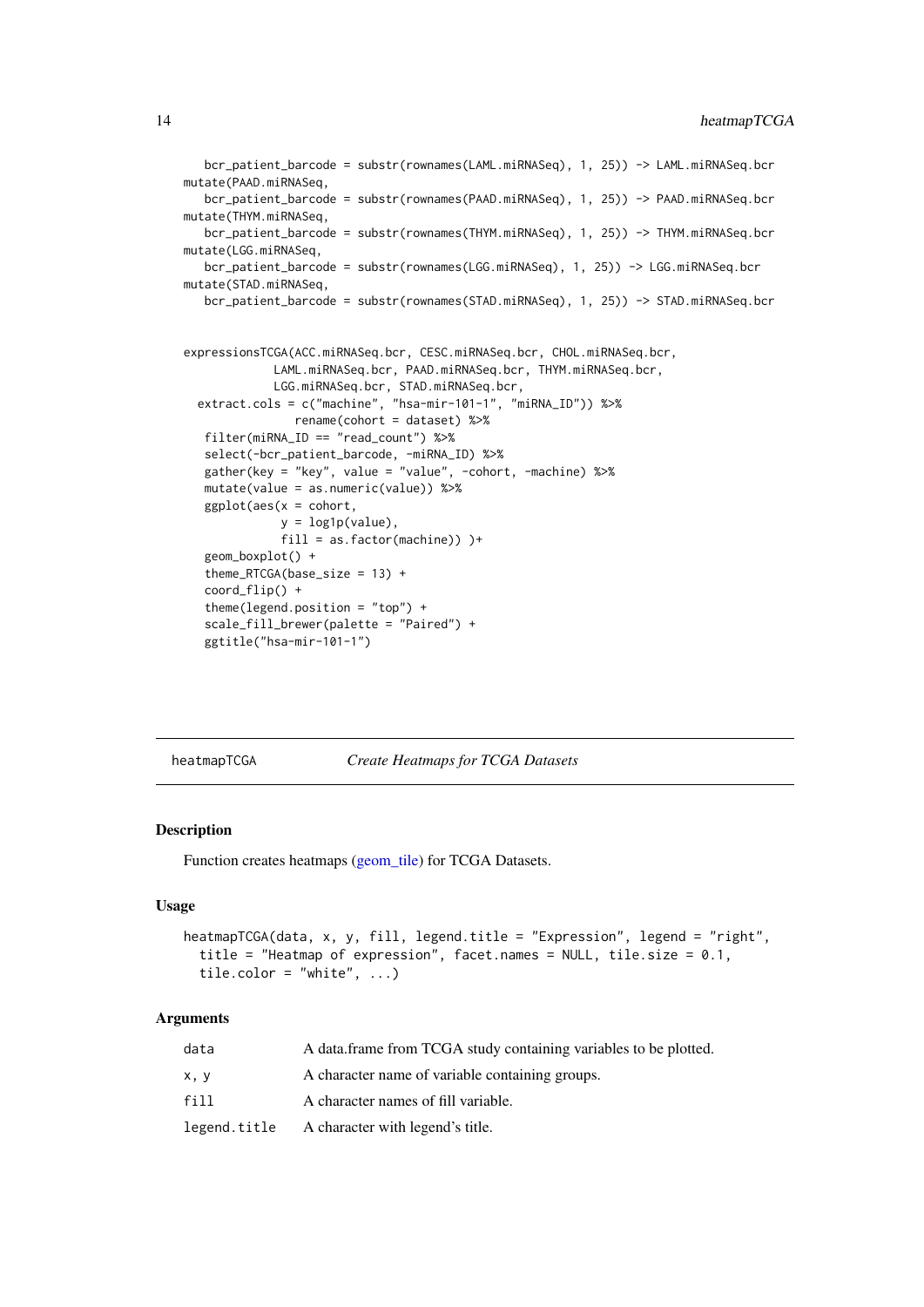<span id="page-14-0"></span>

| legend                | A character specifying legend position. Allowed values are one of c("top", "bot-<br>tom", "left", "right", "none"). Default is "top" side position. to remove the<br>legend use legend $=$ "none". |  |
|-----------------------|----------------------------------------------------------------------------------------------------------------------------------------------------------------------------------------------------|--|
| title                 | A character with plot title.                                                                                                                                                                       |  |
| facet.names           | A character of length maximum 2 containing names of variables to produce<br>facets. See examples.                                                                                                  |  |
| tile.size, tile.color |                                                                                                                                                                                                    |  |
|                       | A size and color passed to geom_tile.                                                                                                                                                              |  |
| $\cdot$               | Further arguments passed to geom tile.                                                                                                                                                             |  |

#### Issues

If you have any problems, issues or think that something is missing or is not clear please post an issue on [https://github.com/RTCGA/RTCGA/issues.](https://github.com/RTCGA/RTCGA/issues)

# Note

heatmapTCGA uses [scale\\_fill\\_viridis](#page-0-0) from **viridis** package which is a port of the new matplotlib color maps (viridis- the default -, magma, plasma and inferno) to R. matplotlib <http://matplotlib.org/> is a popular plotting library for python. These color maps are designed in such a way that they will analytically be perfectly perceptually-uniform, both in regular form and also when converted to black-and-white. They are also designed to be perceived by readers with the most common form of color blindness.

#### Author(s)

Marcin Kosinski, <m.p.kosinski@gmail.com>

#### See Also

RTCGA website [http://rtcga.github.io/RTCGA/Visualizations.html.](http://rtcga.github.io/RTCGA/Visualizations.html)

Other RTCGA: [RTCGA-package](#page-1-1), [boxplotTCGA](#page-2-1), [checkTCGA](#page-4-1), [convertTCGA](#page-6-1), [datasetsTCGA](#page-8-1), [downloadTCGA](#page-9-1), [expressionsTCGA](#page-11-1), [infoTCGA](#page-15-1), [installTCGA](#page-16-1), [kmTCGA](#page-17-1), [mutationsTCGA](#page-19-1), [pcaTCGA](#page-20-1), [readTCGA](#page-21-1), [survivalTCGA](#page-27-1), [theme\\_RTCGA](#page-29-1)

#### Examples

```
library(RTCGA.rnaseq)
# perfrom plot
library(dplyr)
```

```
expressionsTCGA(ACC.rnaseq, BLCA.rnaseq, BRCA.rnaseq, OV.rnaseq,
extract.cols = c("MET|4233", "ZNF500|26048", "ZNF501|115560")) %>%
rename(cohort = dataset,
MET = `MET|4233`) %>%
#cancer samples
filter(substr(bcr_patient_barcode, 14, 15) == "01") %>%
mutate(MET = cut(MET,
round(quantile(MET, probs = seq(0,1,0.25)), -2),
 include.lowest = TRUE,
 dig.lab = 5)) -> ACC_BLCA_BRCA_OV.rnaseq
```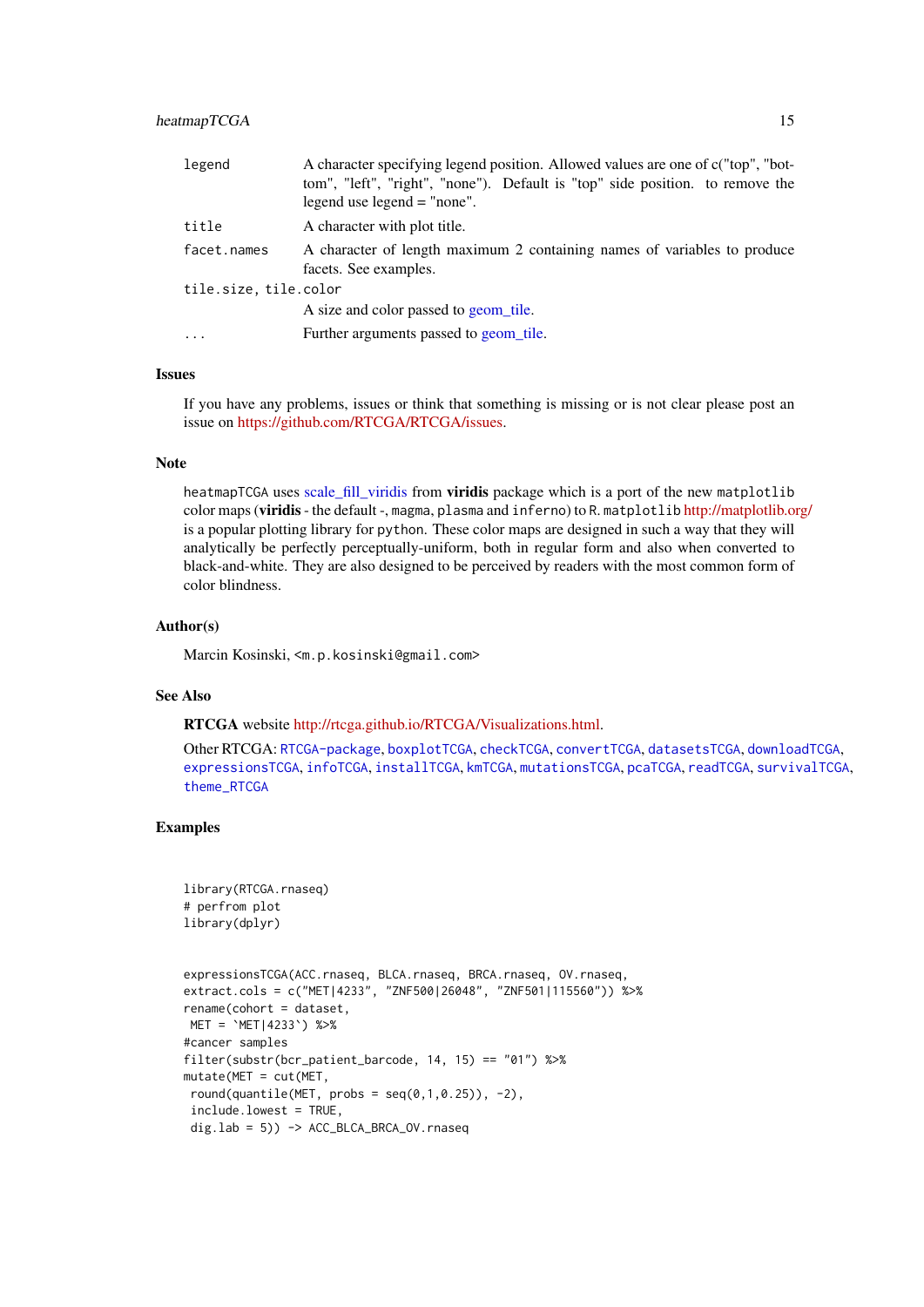```
ACC_BLCA_BRCA_OV.rnaseq %>%
select(-bcr_patient_barcode) %>%
group_by(cohort, MET) %>%
summarise_each(funs(median)) %>%
mutate(ZNF500 = round(`ZNF500|26048`),
ZNF501 = round(`ZNF501|115560`)) -> ACC_BLCA_BRCA_OV.rnaseq.medians
heatmapTCGA(ACC_BLCA_BRCA_OV.rnaseq.medians,
"cohort", "MET", "ZNF500", title = "Heatmap of ZNF500 expression")
## facet example
library(RTCGA.mutations)
library(dplyr)
mutationsTCGA(BRCA.mutations, OV.mutations, ACC.mutations, BLCA.mutations) %>%
filter(Hugo_Symbol == 'TP53') %>%
filter(substr(bcr_patient_barcode, 14, 15) == "01") %>% # cancer tissue
mutate(bcr_patient_barcode = substr(bcr_patient_barcode, 1, 12)) -> ACC_BLCA_BRCA_OV.mutations
mutationsTCGA(BRCA.mutations, OV.mutations, ACC.mutations, BLCA.mutations) -> ACC_BLCA_BRCA_OV.mutations_all
ACC_BLCA_BRCA_OV.rnaseq %>%
mutate(bcr_patient_barcode = substr(bcr_patient_barcode, 1, 15)) %>%
filter(bcr_patient_barcode %in%
substr(ACC_BLCA_BRCA_OV.mutations_all$bcr_patient_barcode, 1, 15)) %>%
# took patients for which we had any mutation information
# so avoided patients without any information about mutations
mutate(bcr_patient_barcode = substr(bcr_patient_barcode, 1, 12)) %>%
# strin_length(ACC_BLCA_BRCA_OV.mutations$bcr_patient_barcode) == 12
left_join(ACC_BLCA_BRCA_OV.mutations,
by = "bcr_patient_barcode") %>% #joined only with tumor patients
mutate(TP53 = ifelse(!is.na(Variant_Classification), "Mut", "WILD")) %>%
select(-bcr_patient_barcode, -Variant_Classification, -dataset, -Hugo_Symbol) %>%
group_by(cohort, MET, TP53) %>%
summarise_each(funs(median)) %>%
mutate(ZNF501 = round(`ZNF501|115560`)) -> ACC_BLCA_BRCA_OV.rnaseq_TP53mutations_ZNF501medians
heatmapTCGA(ACC_BLCA_BRCA_OV.rnaseq_TP53mutations_ZNF501medians, "cohort", "MET",
fill = "ZNF501", facet.names = "TP53", title = "Heatmap of ZNF501 expression")
heatmapTCGA(ACC_BLCA_BRCA_OV.rnaseq_TP53mutations_ZNF501medians, "TP53", "MET",
fill = "ZNF501", facet.names = "cohort", title = "Heatmap of ZNF501 expression")
heatmapTCGA(ACC_BLCA_BRCA_OV.rnaseq_TP53mutations_ZNF501medians, "TP53", "cohort",
fill = "ZNF501", facet.names = "MET", title = "Heatmap of ZNF501 expression")
```
<span id="page-15-1"></span>infoTCGA *Information about cohorts from TCGA project*

# Description

Function restores codes and counts for each cohort from TCGA project.

# Usage

infoTCGA()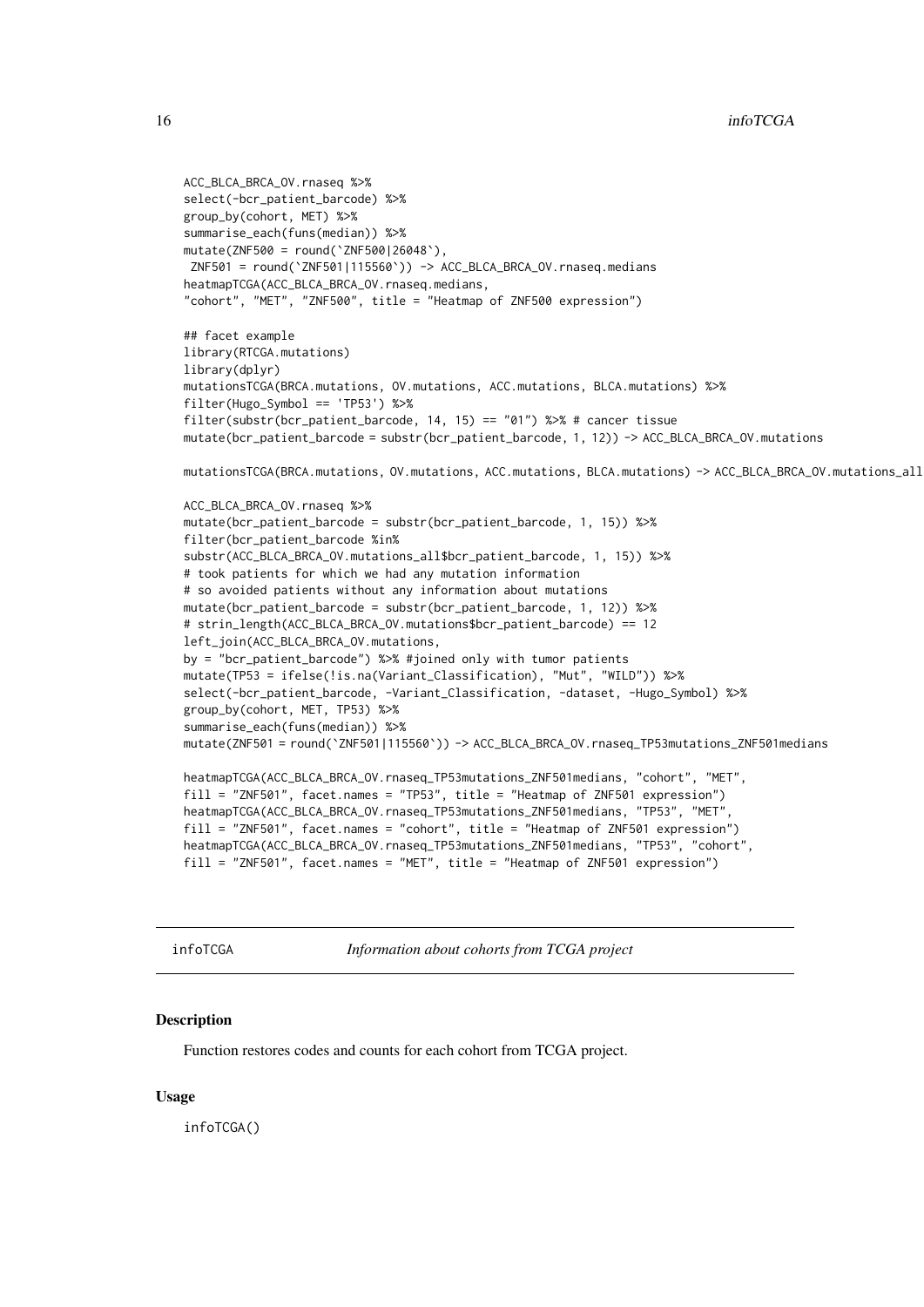#### <span id="page-16-0"></span>installTCGA 17

# Value

A list with a tabular information from [http://gdac.broadinstitute.org/.](http://gdac.broadinstitute.org/)

#### Issues

If you have any problems, issues or think that something is missing or is not clear please post an issue on [https://github.com/RTCGA/RTCGA/issues.](https://github.com/RTCGA/RTCGA/issues)

# Author(s)

Marcin Kosinski, <m.p.kosinski@gmail.com>

#### See Also

RTCGA website [http://rtcga.github.io/RTCGA/Download.html.](http://rtcga.github.io/RTCGA/Download.html)

Other RTCGA: [RTCGA-package](#page-1-1), [boxplotTCGA](#page-2-1), [checkTCGA](#page-4-1), [convertTCGA](#page-6-1), [datasetsTCGA](#page-8-1), [downloadTCGA](#page-9-1), [expressionsTCGA](#page-11-1), [heatmapTCGA](#page-13-1), [installTCGA](#page-16-1), [kmTCGA](#page-17-1), [mutationsTCGA](#page-19-1), [pcaTCGA](#page-20-1), [readTCGA](#page-21-1), [survivalTCGA](#page-27-1), [theme\\_RTCGA](#page-29-1)

#### Examples

```
infoTCGA()
library(magrittr)
(cohorts <- infoTCGA() %>%
rownames() %>%
   sub('-counts', '', x=.))
# in knitr chunk -> results='asis'
```
knitr::kable(infoTCGA())

<span id="page-16-1"></span>installTCGA *Install packages from RTCGA family*

#### Description

Function installs data packages from [https://github.com/RTCGA/.](https://github.com/RTCGA/) Packages are listed [dataset](#page-8-1)[sTCGA.](#page-8-1)

# Usage

```
installTCGA(packages = c("RTCGA.clinical", "RTCGA.mutations", "RTCGA.rnaseq",
  "RTCGA.RPPA", "RTCGA.mRNA", "RTCGA.CNV", "RTCGA.miRNASeq", "RTCGA.PANCAN12",
 "RTCGA.methylation"), build_vignettes = TRUE, ...)
```

| packages        | A character specifing the names of the data packages to be installed. By default |
|-----------------|----------------------------------------------------------------------------------|
|                 | installs all packages.                                                           |
| build_vignettes |                                                                                  |
|                 | Should vignettes be build.                                                       |
| $\cdot$         | Further arguments passed to install github.                                      |
|                 |                                                                                  |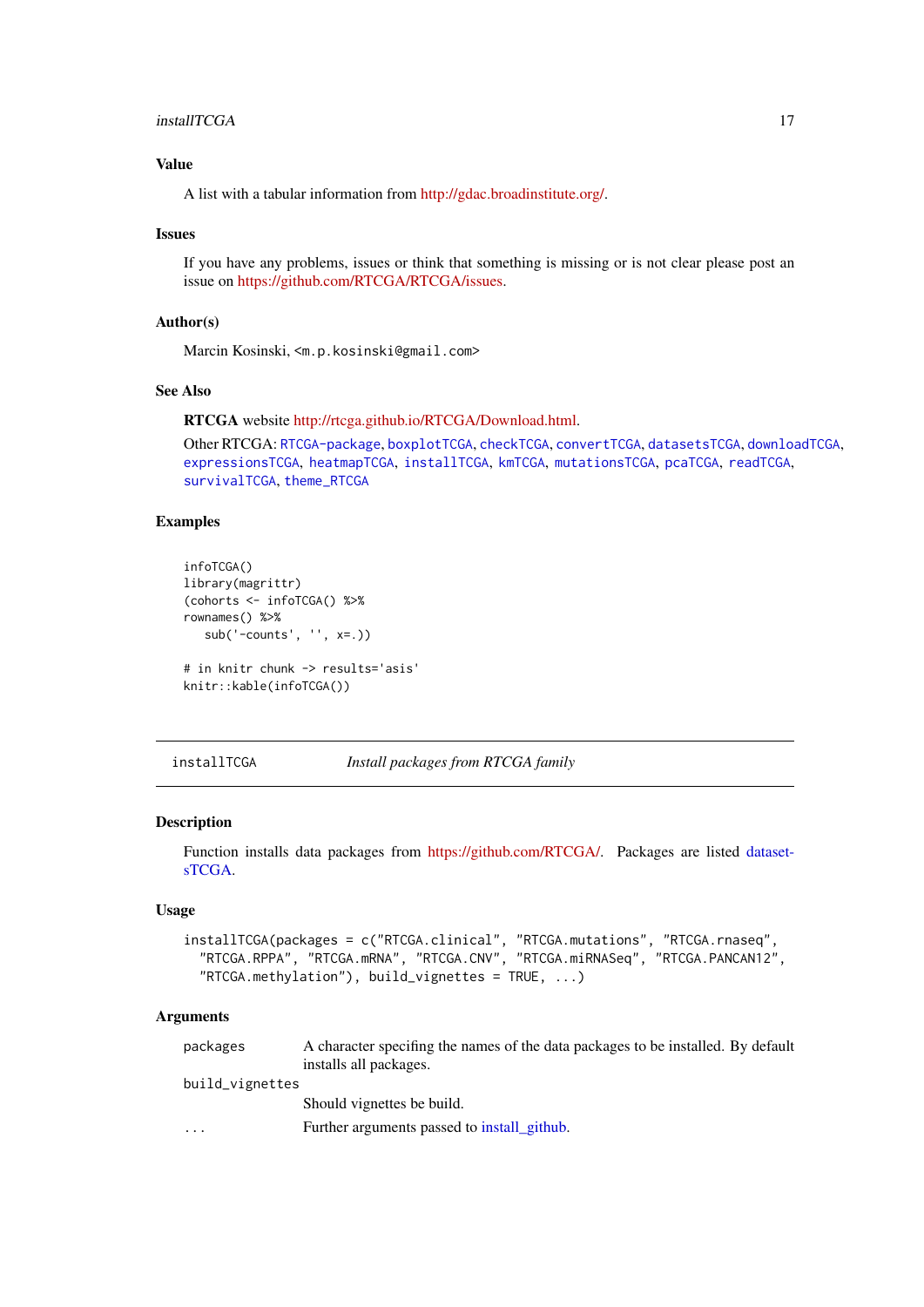#### Issues

If you have any problems, issues or think that something is missing or is not clear please post an issue on [https://github.com/RTCGA/RTCGA/issues.](https://github.com/RTCGA/RTCGA/issues)

# Author(s)

Marcin Kosinski, <m.p.kosinski@gmail.com>

# See Also

RTCGA website [http://rtcga.github.io/RTCGA.](http://rtcga.github.io/RTCGA)

Other RTCGA: [RTCGA-package](#page-1-1), [boxplotTCGA](#page-2-1), [checkTCGA](#page-4-1), [convertTCGA](#page-6-1), [datasetsTCGA](#page-8-1), [downloadTCGA](#page-9-1), [expressionsTCGA](#page-11-1), [heatmapTCGA](#page-13-1), [infoTCGA](#page-15-1), [kmTCGA](#page-17-1), [mutationsTCGA](#page-19-1), [pcaTCGA](#page-20-1), [readTCGA](#page-21-1), [survivalTCGA](#page-27-1), [theme\\_RTCGA](#page-29-1)

#### Examples

```
## Not run:
installTCGA()
installTCGA('RTCGA.clinical')
```
## End(Not run)

<span id="page-17-1"></span>kmTCGA *Plot Kaplan-Meier Estimates of Survival Curves for Survival Data*

#### Description

Plots Kaplan-Meier estimates of survival curves for survival data.

#### Usage

```
kmTCGA(x, times = "times", status = "patient.vital_status",
 explanatory.names = "1", main = "Survival Curves", risk.table = TRUE,
  risk.table.y.text = FALSE, conf.int = TRUE, return.survfit = FALSE,
 pval = FALSE, ...)
```

| $\mathsf{x}$      | A data. frame containing survival information. See survivalTCGA. |
|-------------------|------------------------------------------------------------------|
| times             | The name of time variable.                                       |
| status            | The name of status variable.                                     |
| explanatory.names |                                                                  |
|                   | Names of explanatory variables to use in survival curves plot.   |
| main              | Title of the plot.                                               |
| risk.table        | Whether to show risk tables.                                     |
| risk.table.y.text |                                                                  |
|                   | Whether to show long strata names in legend of the risk table.   |

<span id="page-17-0"></span>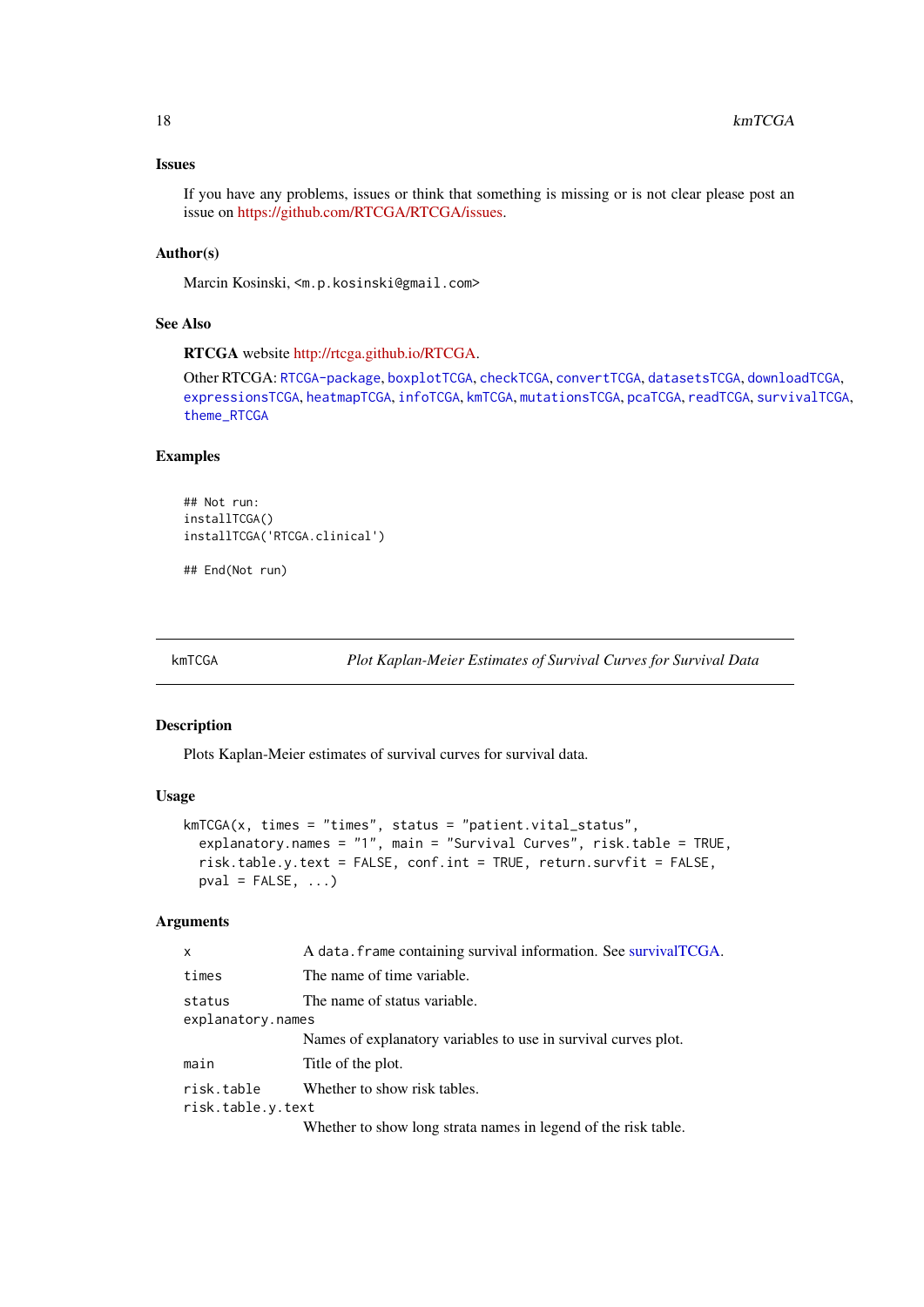#### <span id="page-18-0"></span> $kmTCGA$  19

| conf.int                | Whether to show confidence intervals.                                      |
|-------------------------|----------------------------------------------------------------------------|
|                         | return. survfit Should return survfit object additionaly to survival plot? |
| pval                    | Whether to add p-value of the log-rank test to the plot?                   |
| $\cdot$ $\cdot$ $\cdot$ | Further arguments passed to ggsurvplot.                                    |

#### Issues

If you have any problems, issues or think that something is missing or is not clear please post an issue on [https://github.com/RTCGA/RTCGA/issues.](https://github.com/RTCGA/RTCGA/issues)

#### Author(s)

Marcin Kosinski, <m.p.kosinski@gmail.com>

# See Also

RTCGA website [http://rtcga.github.io/RTCGA/Visualizations.html.](http://rtcga.github.io/RTCGA/Visualizations.html)

Other RTCGA: [RTCGA-package](#page-1-1), [boxplotTCGA](#page-2-1), [checkTCGA](#page-4-1), [convertTCGA](#page-6-1), [datasetsTCGA](#page-8-1), [downloadTCGA](#page-9-1), [expressionsTCGA](#page-11-1), [heatmapTCGA](#page-13-1), [infoTCGA](#page-15-1), [installTCGA](#page-16-1), [mutationsTCGA](#page-19-1), [pcaTCGA](#page-20-1), [readTCGA](#page-21-1), [survivalTCGA](#page-27-1), [theme\\_RTCGA](#page-29-1)

# Examples

```
## Extracting Survival Data
library(RTCGA.clinical)
survivalTCGA(BRCA.clinical, OV.clinical, extract.cols = "admin.disease_code") -> BRCAOV.survInfo
# first munge data, then extract survival info
library(dplyr)
BRCA.clinical %>%
    filter(patient.drugs.drug.therapy_types.therapy_type %in%
              c("chemotherapy", "hormone therapy")) %>%
    rename(therapy = patient.drugs.drug.therapy_types.therapy_type) %>%
    survivalTCGA(extract.cols = c("therapy")) -> BRCA.survInfo.chemo
# first extract survival info, then munge data
    survivalTCGA(BRCA.clinical,
                extract.cols = c("patient.drugs.drug.therapy_types.therapy_type")) %>%
    filter(patient.drugs.drug.therapy_types.therapy_type %in%
              c("chemotherapy", "hormone therapy")) %>%
   rename(therapy = patient.drugs.drug.therapy_types.therapy_type) -> BRCA.survInfo.chemo
## Kaplan-Meier Survival Curves
kmTCGA(BRCAOV.survInfo, explanatory.names = "admin.disease_code", pval = TRUE)
kmTCGA(BRCAOV.survInfo, explanatory.names = "admin.disease_code", main = "",
       xlim = c(0,4000))
```
kmTCGA(BRCA.survInfo.chemo, explanatory.names = "therapy", xlim = c(0, 3000), conf.int = FALSE)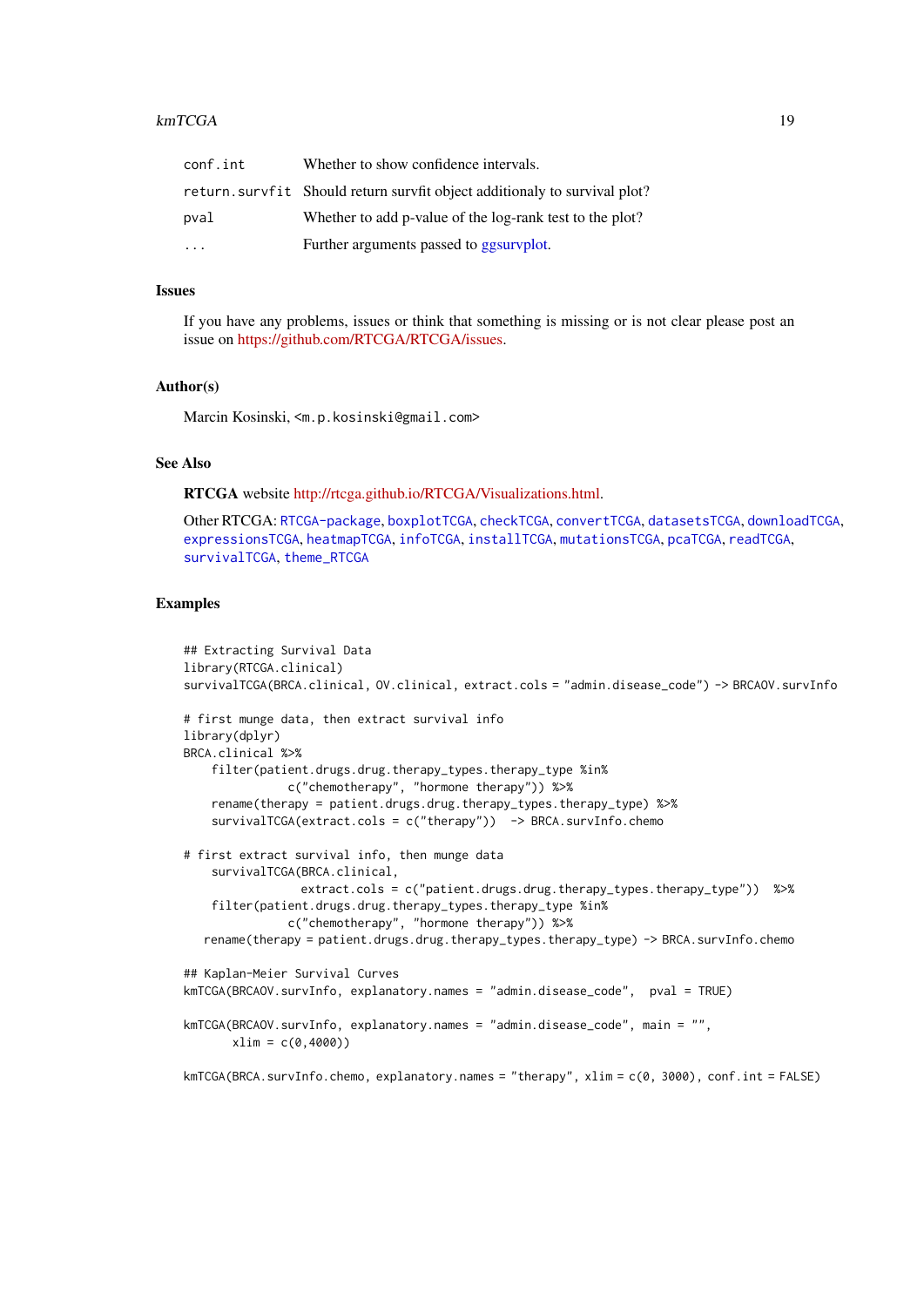<span id="page-19-1"></span><span id="page-19-0"></span>

#### Description

Function gathers mutations over multiple TCGA datasets and extracts mutations and further informations about them for desired genes. See [mutations.](#page-0-0)

#### Usage

```
mutationsTCGA(..., extract.cols = c("Hugo_Symbol", "Variant_Classification",
  "bcr_patient_barcode"), extract.names = TRUE, unique = TRUE)
```
## Arguments

| $\ddots$ .    | A data frame or data frames from TCGA study containing mutations informa-<br>tion (RTCGA, mutations).                     |
|---------------|---------------------------------------------------------------------------------------------------------------------------|
| extract.cols  | A character specifing the names of columns to be extracted with bcr_patient_barcode.<br>If NULL all columns are returned. |
| extract.names | Logical, whether to extract names of passed data. frames in $\dots$                                                       |
| unique        | Should the outputed data be unique. By default it's TRUE.                                                                 |

#### Issues

If you have any problems, issues or think that something is missing or is not clear please post an issue on [https://github.com/RTCGA/RTCGA/issues.](https://github.com/RTCGA/RTCGA/issues)

#### Note

Input data.frames should contain column bcr\_patient\_barcode if extract.cols is specified.

# Author(s)

Marcin Kosinski, <m.p.kosinski@gmail.com>

# See Also

RTCGA website [http://rtcga.github.io/RTCGA/Visualizations.html.](http://rtcga.github.io/RTCGA/Visualizations.html)

Other RTCGA: [RTCGA-package](#page-1-1), [boxplotTCGA](#page-2-1), [checkTCGA](#page-4-1), [convertTCGA](#page-6-1), [datasetsTCGA](#page-8-1), [downloadTCGA](#page-9-1), [expressionsTCGA](#page-11-1), [heatmapTCGA](#page-13-1), [infoTCGA](#page-15-1), [installTCGA](#page-16-1), [kmTCGA](#page-17-1), [pcaTCGA](#page-20-1), [readTCGA](#page-21-1), [survivalTCGA](#page-27-1), [theme\\_RTCGA](#page-29-1)

#### Examples

```
library(RTCGA.mutations)
library(dplyr)
mutationsTCGA(BRCA.mutations, OV.mutations) %>%
filter(Hugo_Symbol == 'TP53') %>%
filter(substr(bcr_patient_barcode, 14, 15) == "01") %>% # cancer tissue
mutate(bcr_patient_barcode = substr(bcr_patient_barcode, 1, 12)) -> BRCA_OV.mutations
```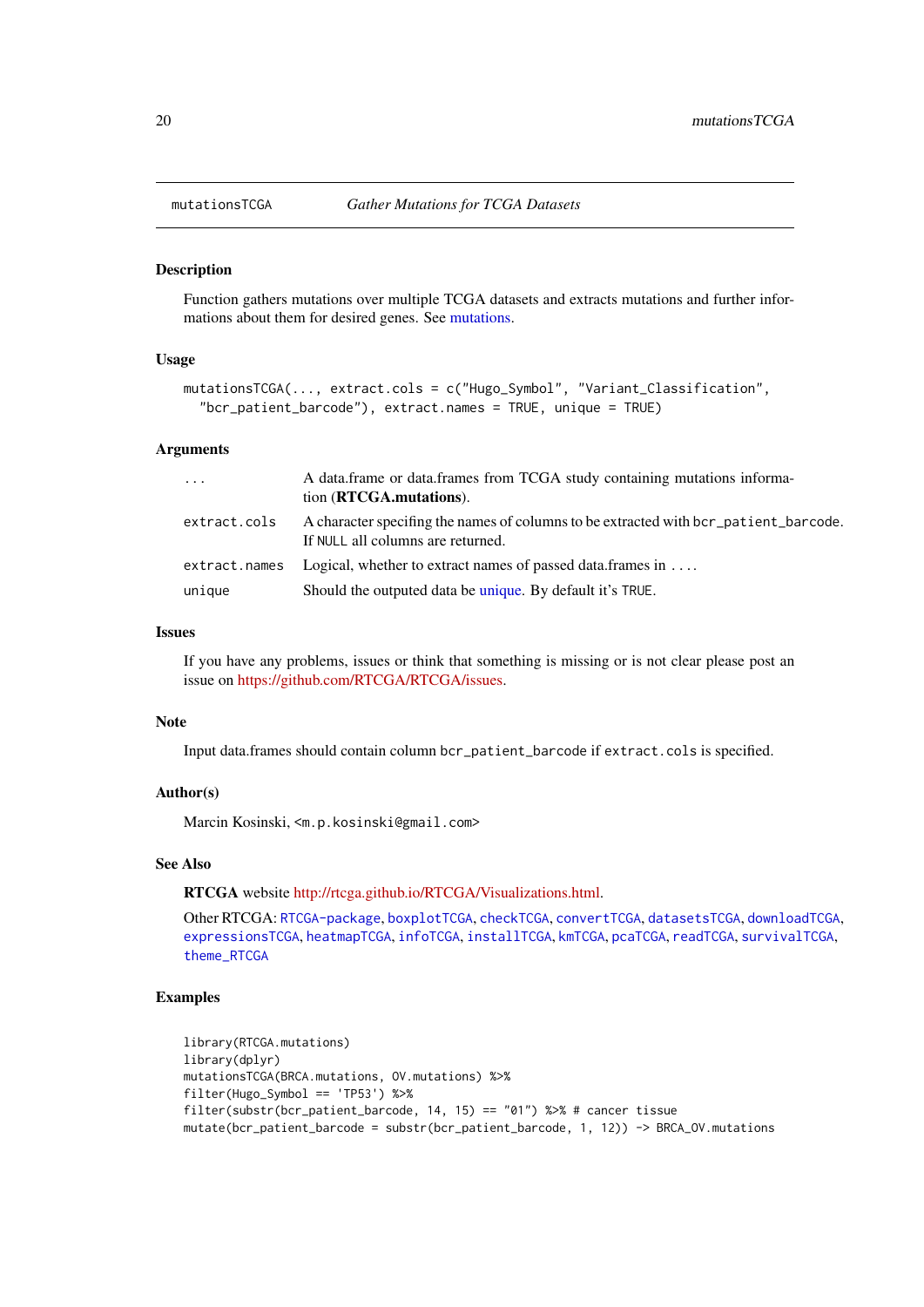```
library(RTCGA.clinical)
survivalTCGA(BRCA.clinical, OV.clinical, extract.cols = "admin.disease_code") %>%
rename(disease = admin.disease_code)-> BRCA_OV.clinical
BRCA_OV.clinical %>%
left_join(BRCA_OV.mutations,
by = "bcr_patient_barcode") %>%
mutate(TP53 = ifelse(!is.na(Variant_Classification), "Mut",
 "WILDorNOINFO")) -> BRCA_OV.clinical_mutations
BRCA_OV.clinical_mutations %>%
select(times, patient.vital_status, disease, TP53) -> BRCA_OV.2plot
kmTCGA(BRCA_OV.2plot, explanatory.names = c("TP53", "disease"),
break.time.by = 400, xlim = c(0, 2000))
```
<span id="page-20-1"></span>pcaTCGA *Plot Two Main Components of Principal Component Analysis*

# Description

Plots Two Main Components of Principal Component Analysis

#### Usage

```
pcaTCGA(x, group.names, title = "", return.pca = FALSE, scale = TRUE,
 center = TRUE, var.scale = 1, obs.scale = 1, ellipse = TRUE,
 circle = TRUE, var.axes = FALSE, alpha = 0.8, add.lines = TRUE, ...)
```

| X           | A data. frame containing i.e. expressions information. See expressionsTCGA. |  |
|-------------|-----------------------------------------------------------------------------|--|
| group.names | Names of group variable to use in labels of the plot.                       |  |
| title       | The title of a plot.                                                        |  |
| return.pca  | Should return pca object additionaly to pca plot?                           |  |
| scale       | As in promp.                                                                |  |
| center      | As in promp.                                                                |  |
| var.scale   | As in ggbiplot.                                                             |  |
| obs.scale   | As in ggbiplot.                                                             |  |
| ellipse     | As in ggbiplot.                                                             |  |
| circle      | As in ggbiplot.                                                             |  |
| var.axes    | As in ggbiplot.                                                             |  |
| alpha       | As in ggbiplot.                                                             |  |
| add.lines   | Should axis lines be added to plot.                                         |  |
| .           | Further arguments passed to promp.                                          |  |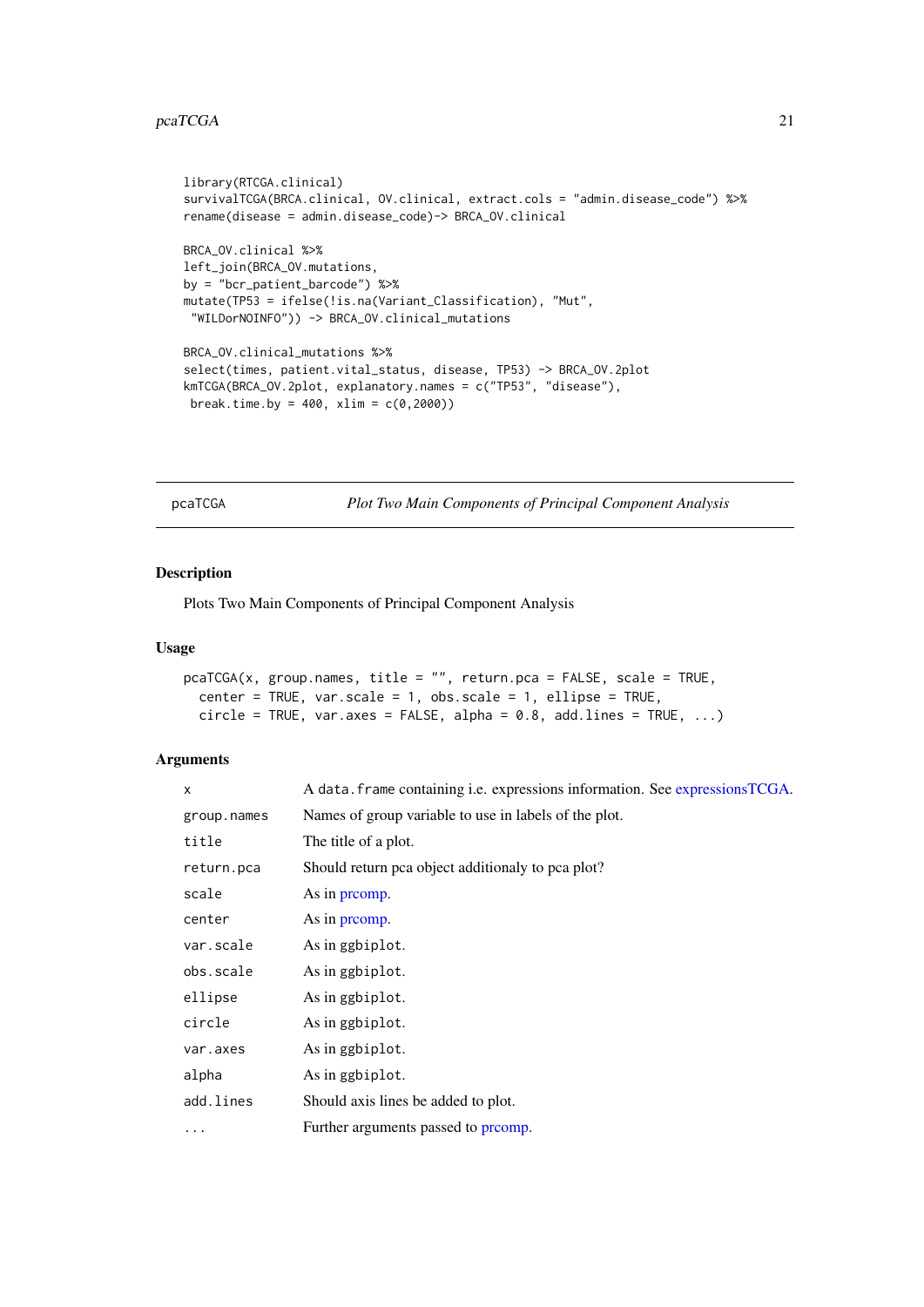#### <span id="page-21-0"></span>Value

If return.pca = TRUE then a list containing a PCA plot (of class ggplot) and a pca model, the result of [prcomp](#page-0-0) function. If not, then only PCA plot is returned.

# ggbiplot

This function is based on <https://github.com/vqv/ggbiplot> which had to be copied to RTCGA because Bioconductor does not support remote dependencies from GitHub.

# Issues

If you have any problems, issues or think that something is missing or is not clear please post an issue on [https://github.com/RTCGA/RTCGA/issues.](https://github.com/RTCGA/RTCGA/issues)

#### Author(s)

Marcin Kosinski, <m.p.kosinski@gmail.com>

#### See Also

RTCGA website [http://rtcga.github.io/RTCGA/Visualizations.html.](http://rtcga.github.io/RTCGA/Visualizations.html)

Other RTCGA: [RTCGA-package](#page-1-1), [boxplotTCGA](#page-2-1), [checkTCGA](#page-4-1), [convertTCGA](#page-6-1), [datasetsTCGA](#page-8-1), [downloadTCGA](#page-9-1), [expressionsTCGA](#page-11-1), [heatmapTCGA](#page-13-1), [infoTCGA](#page-15-1), [installTCGA](#page-16-1), [kmTCGA](#page-17-1), [mutationsTCGA](#page-19-1), [readTCGA](#page-21-1), [survivalTCGA](#page-27-1), [theme\\_RTCGA](#page-29-1)

#### Examples

```
## Not run:
library(dplyr)
## RNASeq expressions
library(RTCGA.rnaseq)
expressionsTCGA(BRCA.rnaseq, OV.rnaseq, HNSC.rnaseq) %>%
rename(cohort = dataset) %>%
filter(substr(bcr_patient_barcode, 14, 15) == "01") -> BRCA.OV.HNSC.rnaseq.cancer
pcaTCGA(BRCA.OV.HNSC.rnaseq.cancer, "cohort")
pcaTCGA(BRCA.OV.HNSC.rnaseq.cancer, "cohort", add.lines = FALSE)
pcaTCGA(BRCA.OV.HNSC.rnaseq.cancer, "cohort", return.pca = TRUE) -> pca.rnaseq
pca.rnaseq$plot
pca.rnaseq$pca
## End(Not run)
```
<span id="page-21-1"></span>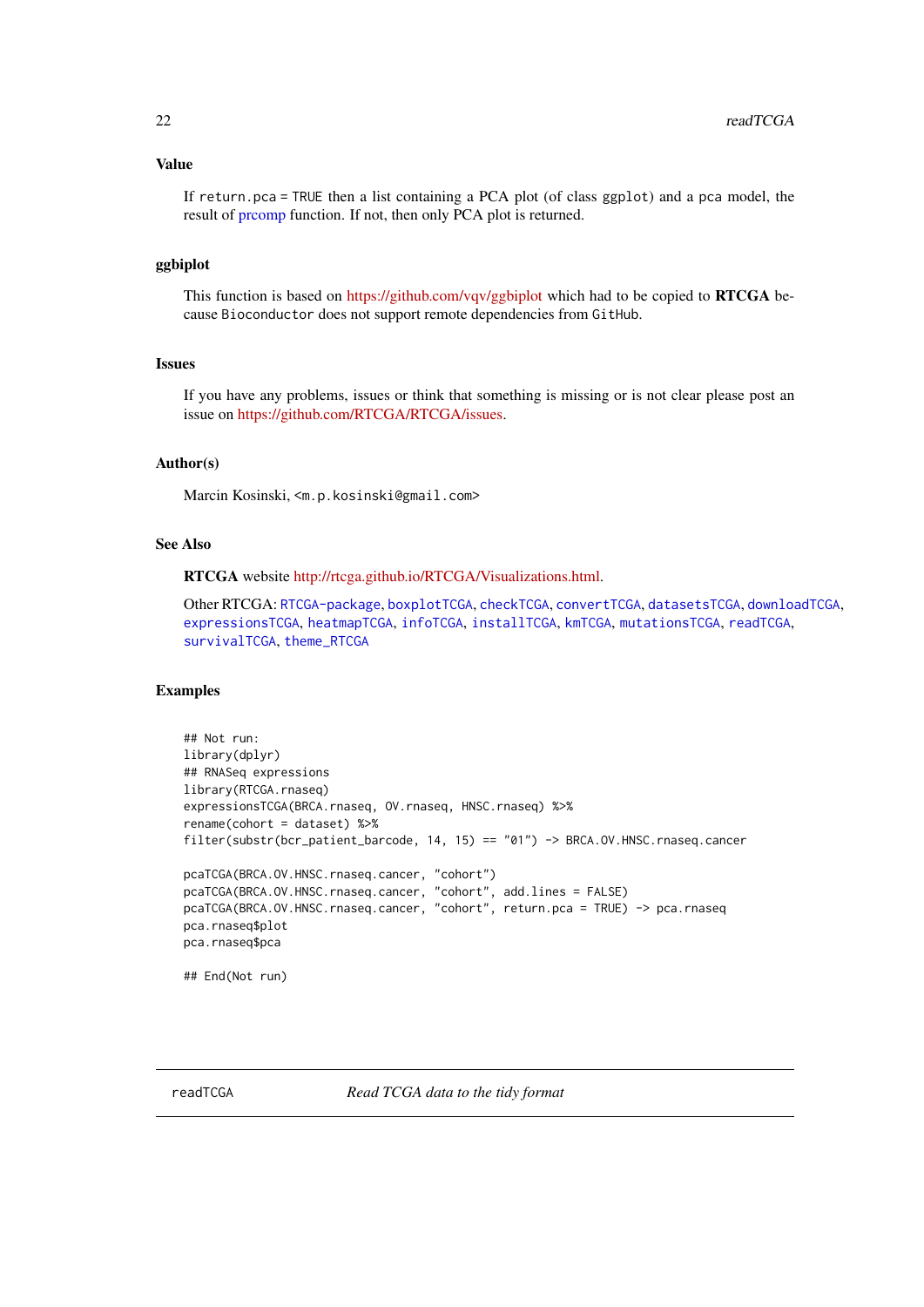#### <span id="page-22-0"></span>readTCGA 23

#### Description

readTCGA function allows to read unzipped files:

- clinical data Merge\_Clinical.Level\_1
- rnaseq data (genes' expressions) rnaseqv2\_\_illuminahiseq\_rnaseqv2
- genes' mutations data Mutation\_Packager\_Calls.Level
- Reverse phase protein array data (RPPA) protein\_normalization\_\_data.Level\_3
- Merge transcriptome agilent data (mRNA) Merge\_transcriptome\_\_agilentg4502a\_07\_3\_\_unc\_edu\_\_Level\_
- miRNASeq data Merge\_mirnaseq\_\_illuminaga\_mirnaseq\_\_bcgsc\_ca\_\_Level\_3\_\_miR\_gene\_expression\_\_ or "Merge\_mirnaseq\_\_illuminahiseq\_mirnaseq\_\_bcgsc\_ca\_\_Level\_3\_\_miR\_gene\_expression\_\_data.Lev
- methylation data Merge\_methylation\_\_humanmethylation27
- isoforms data Merge\_rnaseqv2\_\_illuminahiseq\_rnaseqv2\_\_unc\_edu\_\_Level\_3\_\_RSEM\_isoforms\_normali

from TCGA project. Those files can be easily downloded with [downloadTCGA](#page-9-1) function. See examples.

# Usage

```
readTCGA(path, dataType, ...)
```
#### Arguments

| path                    | See details and examples.                                                                                                                                               |
|-------------------------|-------------------------------------------------------------------------------------------------------------------------------------------------------------------------|
| dataType                | One of 'clinical', 'rnaseq', 'mutations', 'RPPA', 'mRNA', 'miRNASeq', 'methylation', 'isc<br>depending on which type of data user is trying to read in the tidy format. |
| $\cdot$ $\cdot$ $\cdot$ | Further arguments passed to the as.data.frame.                                                                                                                          |

#### Details

All cohort names can be checked using:  $sub(x = names(infoTCGA())$ , '-counts','').

Parameter path specification:

- If dataType = 'clinical' a path to a cancerType.clin.merged.txt file.
- If dataType = 'mutations' a path to the unzziped folder Mutation\_Packager\_Calls.Level containing .maf files.
- If dataType = 'rnaseq' a path to the uzziped file rnaseqv2\_\_illuminahiseq\_rnaseqv2\_\_unc\_edu\_\_Level\_3\_
- If dataType = 'RPPA' a path to the unzipped file in folder protein\_normalization\_\_data.Level\_3.
- If dataType = 'mRNA' a path to the unzipped file cancerType.transcriptome\_\_agilentg4502a\_07\_3\_\_unc\_edu
- If dataType = 'miRNASeq' a path to unzipped files cancerType.mirnaseq\_\_illuminahiseq\_mirnaseq\_\_bcgsc\_ or cancerType.mirnaseq\_\_illuminaga\_mirnaseq\_\_bcgsc\_ca\_\_Level\_3\_\_miR\_gene\_expression\_\_data.da
- If dataType = 'methylation' a path to unzipped files cancerType.methylation\_\_humanmethylation27\_\_jhu\_
- If dataType = 'isoforms' a path to unzipped files cancerType.rnaseqv2\_\_illuminahiseq\_rnaseqv2\_\_unc\_ed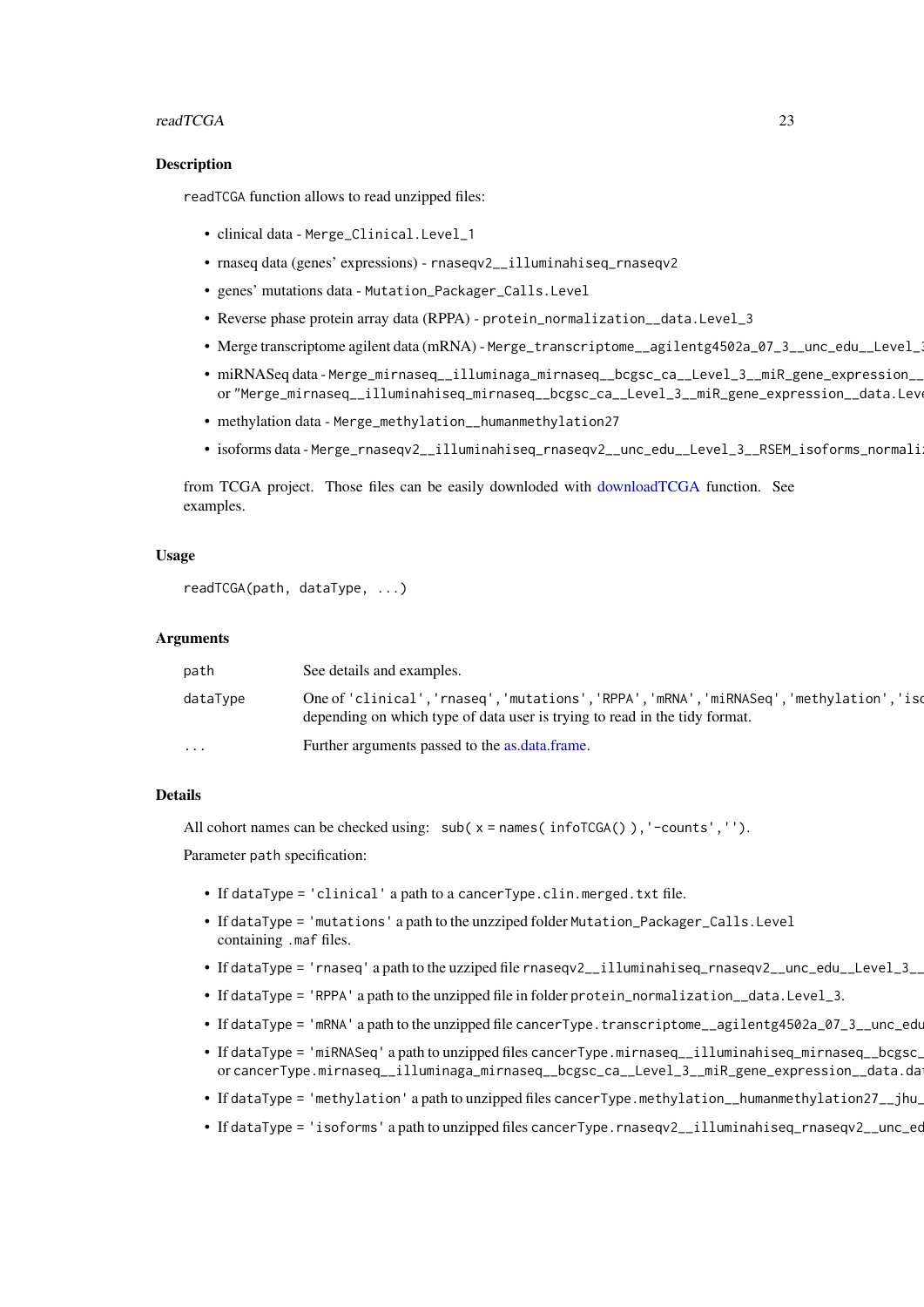#### Value

An output:

- If dataType = 'clinical' a data.frame with clinical data.
- If dataType = 'rnaseq' a data.frame with rnaseq data.
- If dataType = 'mutations' a data.frame with mutations data.
- If dataType = 'RPPA' a data. frame with RPPA data.
- If dataType = 'mRNA' a data. frame with mRNA data.
- If dataType = 'miRNASeq' a data.frame with miRNASeq data.
- If dataType = 'methylation' a data.frame with methylation data.
- If dataType = 'isoforms' a data.frame with isoforms data.

# Issues

If you have any problems, issues or think that something is missing or is not clear please post an issue on [https://github.com/RTCGA/RTCGA/issues.](https://github.com/RTCGA/RTCGA/issues)

#### Author(s)

Marcin Kosinski, <m.p.kosinski@gmail.com>

Witold Chodor, <witoldchodor@gmail.com>

# See Also

RTCGA website [http://rtcga.github.io/RTCGA/Download.html.](http://rtcga.github.io/RTCGA/Download.html)

Other RTCGA: [RTCGA-package](#page-1-1), [boxplotTCGA](#page-2-1), [checkTCGA](#page-4-1), [convertTCGA](#page-6-1), [datasetsTCGA](#page-8-1), [downloadTCGA](#page-9-1), [expressionsTCGA](#page-11-1), [heatmapTCGA](#page-13-1), [infoTCGA](#page-15-1), [installTCGA](#page-16-1), [kmTCGA](#page-17-1), [mutationsTCGA](#page-19-1), [pcaTCGA](#page-20-1), [survivalTCGA](#page-27-1), [theme\\_RTCGA](#page-29-1)

# Examples

## Not run:

############## ##### clinical ##############

dir.create('data')

```
# downloading clinical data
# dataset = "clinical" is default parameter so we may omit it
downloadTCGA( cancerTypes = c('BRCA', 'OV'),
              destDir = 'data' )
```

```
# reading datasets
sapply( c('BRCA', 'OV'), function( element ){
   folder <- grep( paste0( '(_',element,'\\.', '|','_',element,'-FFPE)', '.*Clinical'),
                   list.files('data/'),value = TRUE)
   path <- paste0( 'data/', folder, '/', element, '.clin.merged.txt')
   assign( value = readTCGA( path, 'clinical' ),
```
<span id="page-23-0"></span>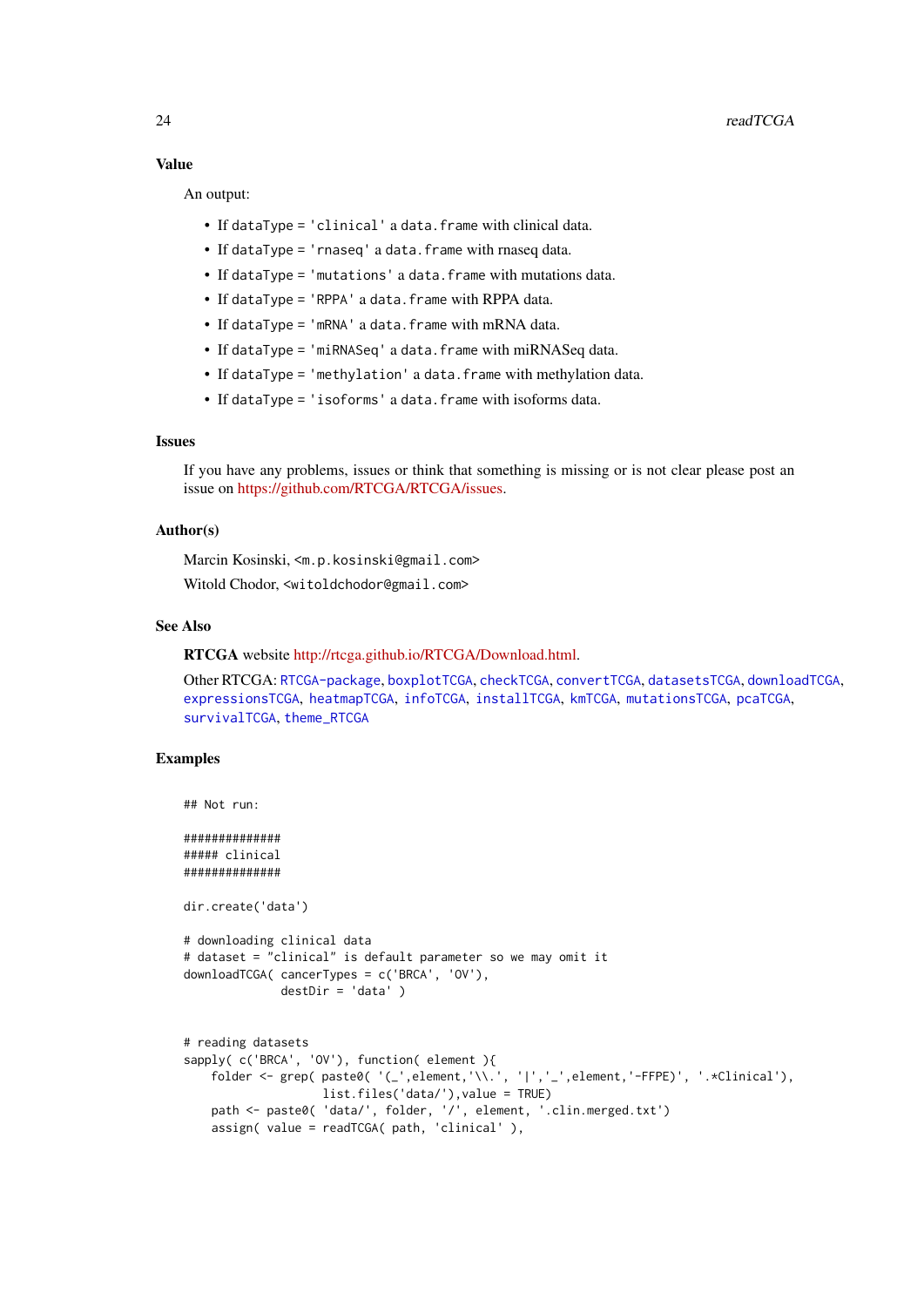#### readTCGA 25

```
x = paste0(element, '.clin.data'), envir = .GlobalEnv)
    })
############
##### rnaseq
############
dir.create('data2')
# downloading rnaseq data
downloadTCGA( cancerTypes = 'BRCA',
dataSet = 'rnaseqv2__illuminahiseq_rnaseqv2__unc_edu__Level_3__RSEM_genes_normalized__data.Level',
              destDir = 'data2' )
# shortening paths and directories
list.files( 'data2/') %>%
    file.path( 'data2', .) %>%
    file.rename( to = substr(.,start=1,stop=50))
# reading data
list.files( 'data2/') %>%
    file.path( 'data2', .) -> folder
folder %>%
   list.files %>%
    file.path( folder, .) %>%
    grep( pattern = 'illuminahiseq', x = ., value = TRUE) -> pathRNA
readTCGA( path = pathRNA, dataType = 'rnaseq' ) -> my_data
###############
##### mutations
###############
# Example directory in which untarred data will be stored
dir.create('data3')
downloadTCGA( cancerTypes = 'OV',
              dataSet = 'Mutation_Packager_Calls.Level',
              destDir = 'data3' )
# reading data
list.files( 'data3/') %>%
    file.path( 'data3', .) -> folder
readTCGA(folder, 'mutations') -> mut_file
#################
##### methylation
#################
# Example directory in which untarred data will be stored
dir.create('data4')
# Download KIRP methylation data and store it in data4 folder
cancerType = "KIRP"
```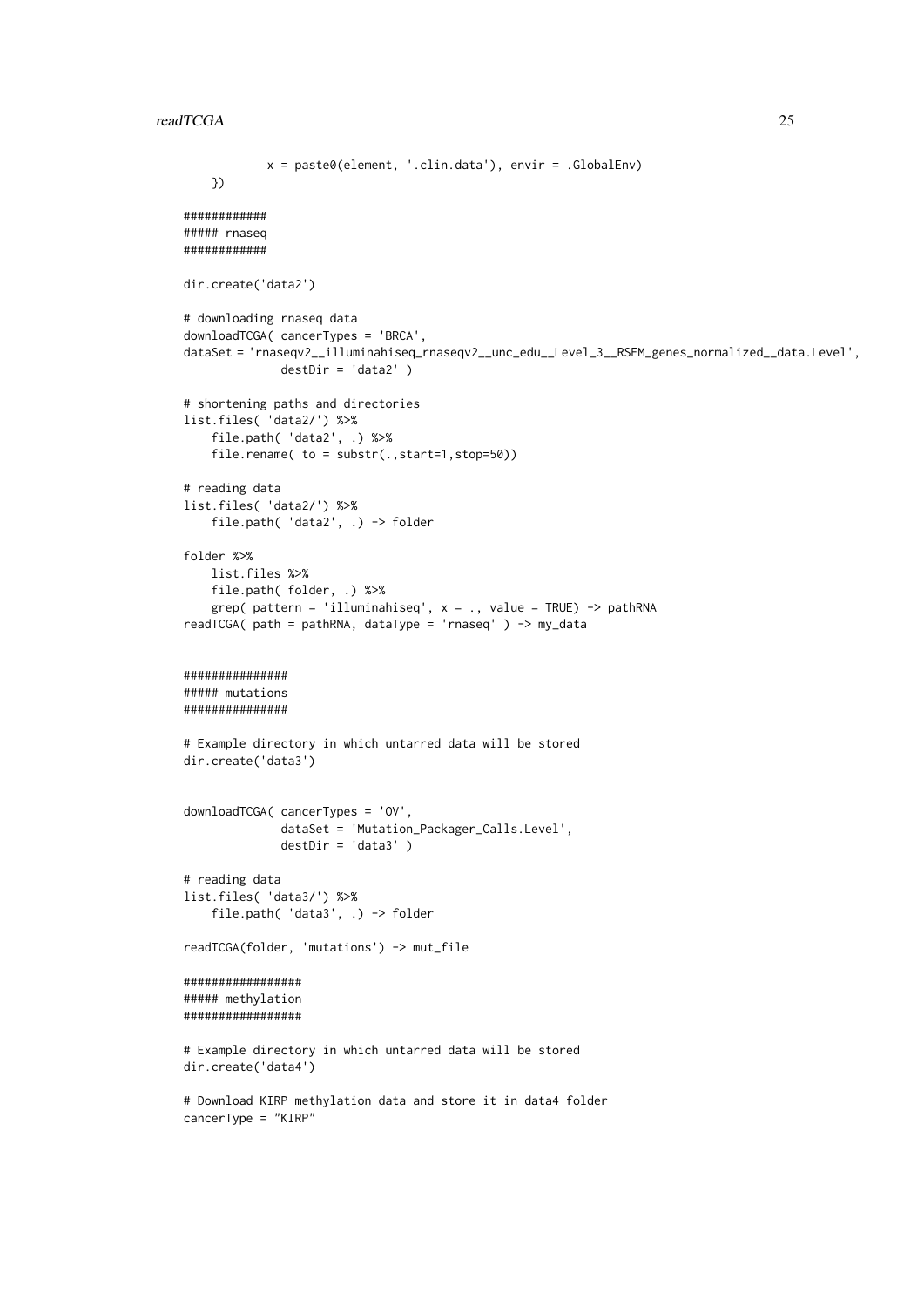```
downloadTCGA(cancerTypes = cancerType,
             dataSet = "Merge_methylation__humanmethylation27",
             destDir = "data4")# Shorten path of subdirectory with KIRP methylation data
list.files(path = "data4", full.names = TRUE) %>%
    file.rename(from = ., to = file.path("data4", paste0(cancerType, ".methylation")))
# Remove manifest.txt file
list.files(path = "data4", full.names = TRUE) %>%
    list.files(path = ., full.names = TRUE) %>%
    grep("MANIFEST.txt", x = ., value = TRUE) %file.remove()
# Read KIRP methylation data
path <- list.files(path = "data4", full.names = TRUE) %>%
    list.files(path = ., full.names = TRUE)
KIRP.methylation <- readTCGA(path, dataType = "methylation")
##########
##### RPPA
##########
# Directory in which untarred data will be stored
dir.create('data5')
# Download BRCA RPPA data and store it in data5 folder
cancerType = "BRCA"
downloadTCGA(cancerTypes = cancerType,
            dataSet = "protein_normalization__data.Level_3",
             destDir = "data5")
# Shorten path of subdirectory with BRCA RPPA data
list.files(path = "data5", full.names = TRUE) %>%
    file.rename(from = ., to = file.path("data5", paste0(cancerType, ".RPPA")))
# Remove manifest.txt file
list.files(path = "data5", full.names = TRUE) %>%
    list.files(path = ., full.names = TRUE) %>%
    grep("MANIFEST.txt", x = ., value = TRUE) %>%
    file.remove()
# Read BRCA RPPA data
path <- list.files(path = "data5", full.names = TRUE) %>%
    list.files(path = ., full.names = TRUE)
BRCA.RPPA <- readTCGA(path, dataType = "RPPA")
##########
##### mRNA
##########
# Directory in which untarred data will be stored
```
dir.create('data6')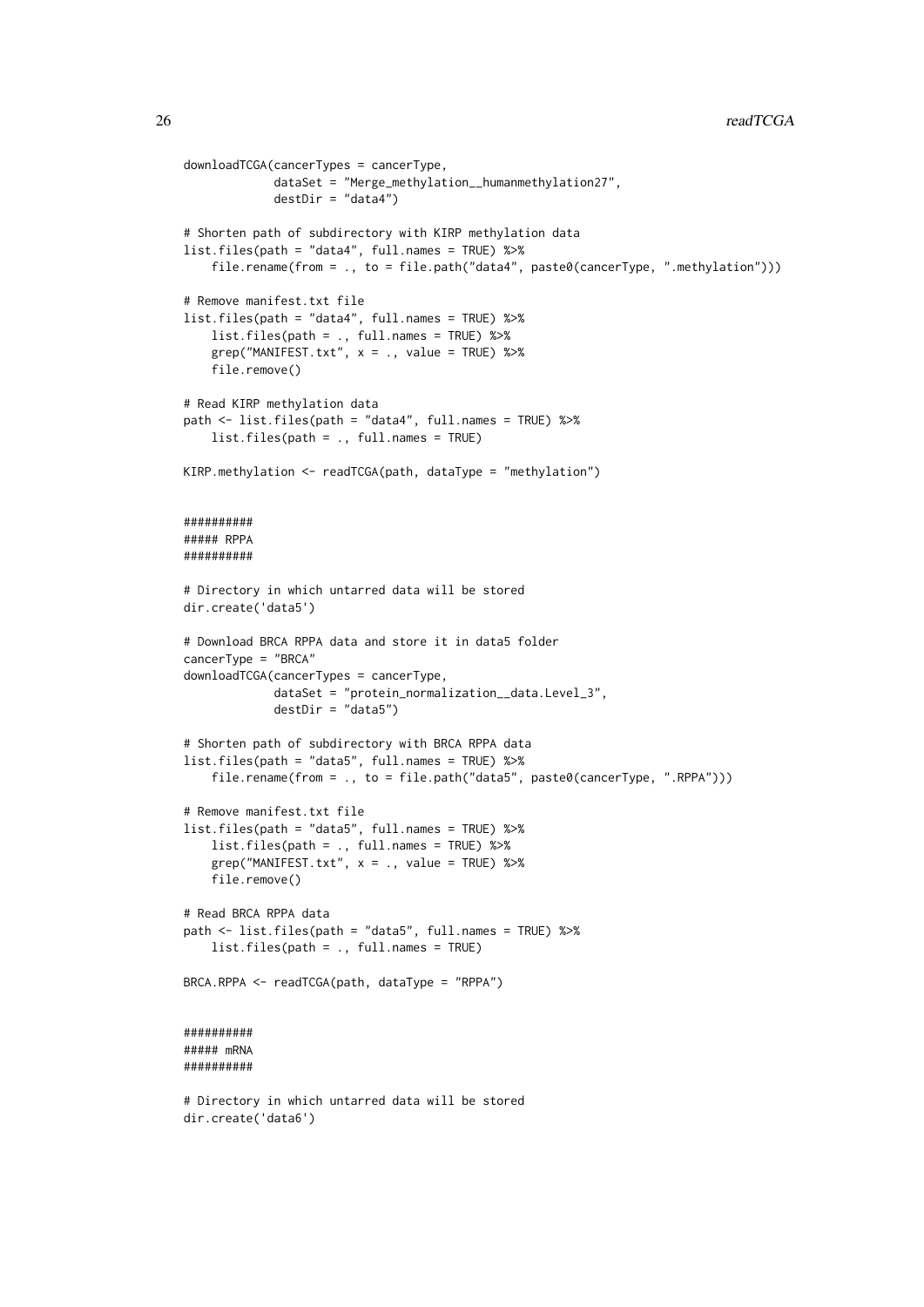```
# Download UCEC mRNA data and store it in data6 folder
cancerType = "UCEC"
downloadTCGA(cancerTypes = cancerType,
dataSet = "Merge_transcriptome__agilentg4502a_07_3__unc_edu__Level_3__unc_lowess_normalization_gene_level__
             destDir = "data6")# Shorten path of subdirectory with UCEC mRNA data
list.files(path = "data6", full.names = TRUE) %>%
    file.rename(from = \ldots to = file.path("data6".paste0(cancerType, ".mRNA")))
# Remove manifest.txt file
list.files(path = "data6", full.names = TRUE) %>%
    list.files(path = ., full.names = TRUE) %>%
    grep('MANIFEST.txt", x = ., value = TRUE) %file.remove()
# Read UCEC mRNA data
path <- list.files(path = "data6", full.names = TRUE) %>%
    list.files(path = ., full.names = TRUE)
UCEC.mRNA <- readTCGA(path, dataType = "mRNA")
##############
##### miRNASeq
##############
# Directory in which untarred data will be stored
dir.create('data7')
# Download BRCA miRNASeq data and store it in data7 folder
# Remember that miRNASeq data are produced by two machines:
# Illumina Genome Analyzer and Illumina HiSeq 2000 machines
cancerType <- "BRCA"
downloadTCGA(cancerTypes = cancerType,
dataSet = "Merge_mirnaseq__illuminaga_mirnaseq__bcgsc_ca__Level_3__miR_gene_expression__data.Level_3",
             destDir = "data7")
downloadTCGA(cancerTypes = cancerType,
dataSet = "Merge_mirnaseq__illuminahiseq_mirnaseq__bcgsc_ca__Level_3__miR_gene_expression__data.Level_3",
             destDir = "data7")
# Shorten path of subdirectory with BRCA miRNASeq data
list.files(path = "data7", full.names = TRUE) %>%
    sapply(function(path){
        if (grepl(pattern = "illuminaga", path)){
            file.rename(from = grep(pattern = "illuminaga", path, value = TRUE),
                     to = file.path("data7",paste0(cancerType, ".miRNASeq.illuminaga")))
        } else if (grepl(pattern = "illuminahiseq", path)){
            file.rename(from = grep(pattern = "illuminahiseq", path, value = TRUE),
                  to = file.path("data7",paste0(cancerType, ".miRNASeq.illuminahiseq")))
        }
    })
# Remove manifest.txt file
list.files(path = "data7", full.names = TRUE) %>%
    list.files(path = ., full.names = TRUE) %>%
```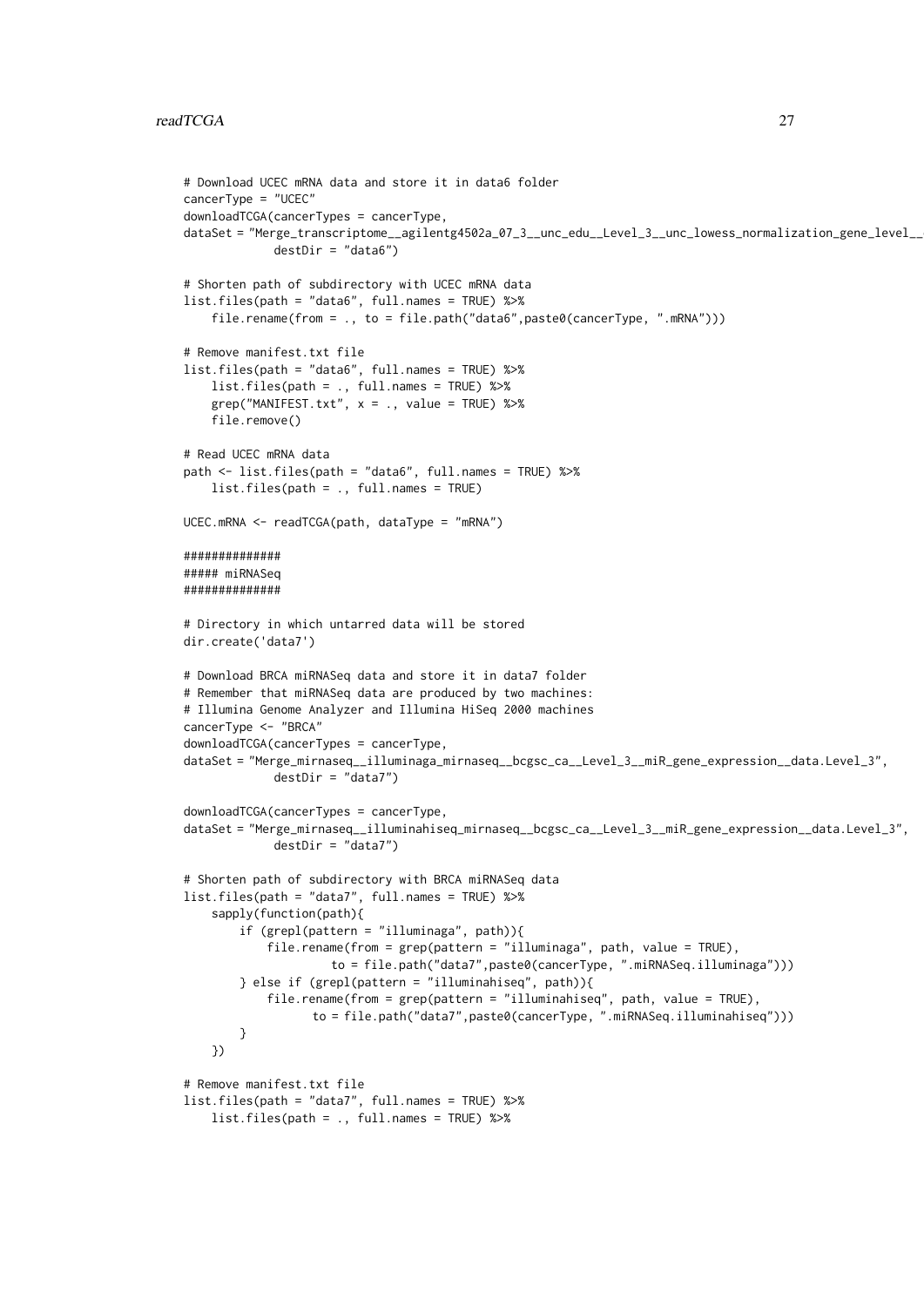```
grep("MANIFEST.txt", x = ., value = TRUE) %>%
    file.remove()
# Read BRCA miRNASeq data
path <- list.files(path = "data7", full.names = TRUE) %>%
    list.files(path = ., full.names = TRUE)
path_illuminaga <- grep("illuminaga", path, fixed = TRUE, value = TRUE)
path_illuminahiseq <- grep("illuminahiseq", path, fixed = TRUE, value = TRUE)
BRCA.miRNASeq.illuminaga <- readTCGA(path_illuminaga, dataType = "miRNASeq")
BRCA.miRNASeq.illuminahiseq <- readTCGA(path_illuminahiseq, dataType = "miRNASeq")
BRCA.miRNASeq.illuminaga <- cbind(machine = "Illumina Genome Analyzer", BRCA.miRNASeq.illuminaga)
BRCA.miRNASeq.illuminahiseq <- cbind(machine = "Illumina HiSeq 2000", BRCA.miRNASeq.illuminahiseq)
BRCA.miRNASeq <- rbind(BRCA.miRNASeq.illuminaga, BRCA.miRNASeq.illuminahiseq)
##############
##### isoforms
##############
# Directory in which untarred data will be stored
dir.create('data8')
# Download ACC isoforms data and store it in data8 folder
cancerType = "ACC"
downloadTCGA(cancerTypes = cancerType,
dataSet = "Merge_rnaseqv2__illuminahiseq_rnaseqv2__unc_edu__Level_3__RSEM_isoforms_normalized__data.Level_3",
             destDir = "data8")
# Shorten path of subdirectory with ACC isoforms data
list.files(path = "data8", full.names = TRUE) %>%
    file.rename(from = ., to = file.path("data8",paste0(cancerType, ".isoforms")))
# Remove manifest.txt file
list.files(path = "data8", full.names = TRUE) %>%
    list.files(path = ., full.names = TRUE) %>%
    grep("MANIFEST.txt", x = ., value = TRUE) %file.remove()
# Read ACC isoforms data
path <- list.files(path = "data8", full.names = TRUE) %>%
    list.files(path = ., full.names = TRUE)
ACC.isoforms <- readTCGA(path, dataType = "isoforms")
## End(Not run)
```
<span id="page-27-1"></span>survivalTCGA *Extract Survival Information From RTCGA.clinical Datasets*

#### Description

Extracts survival information from clicnial datasets from TCGA project.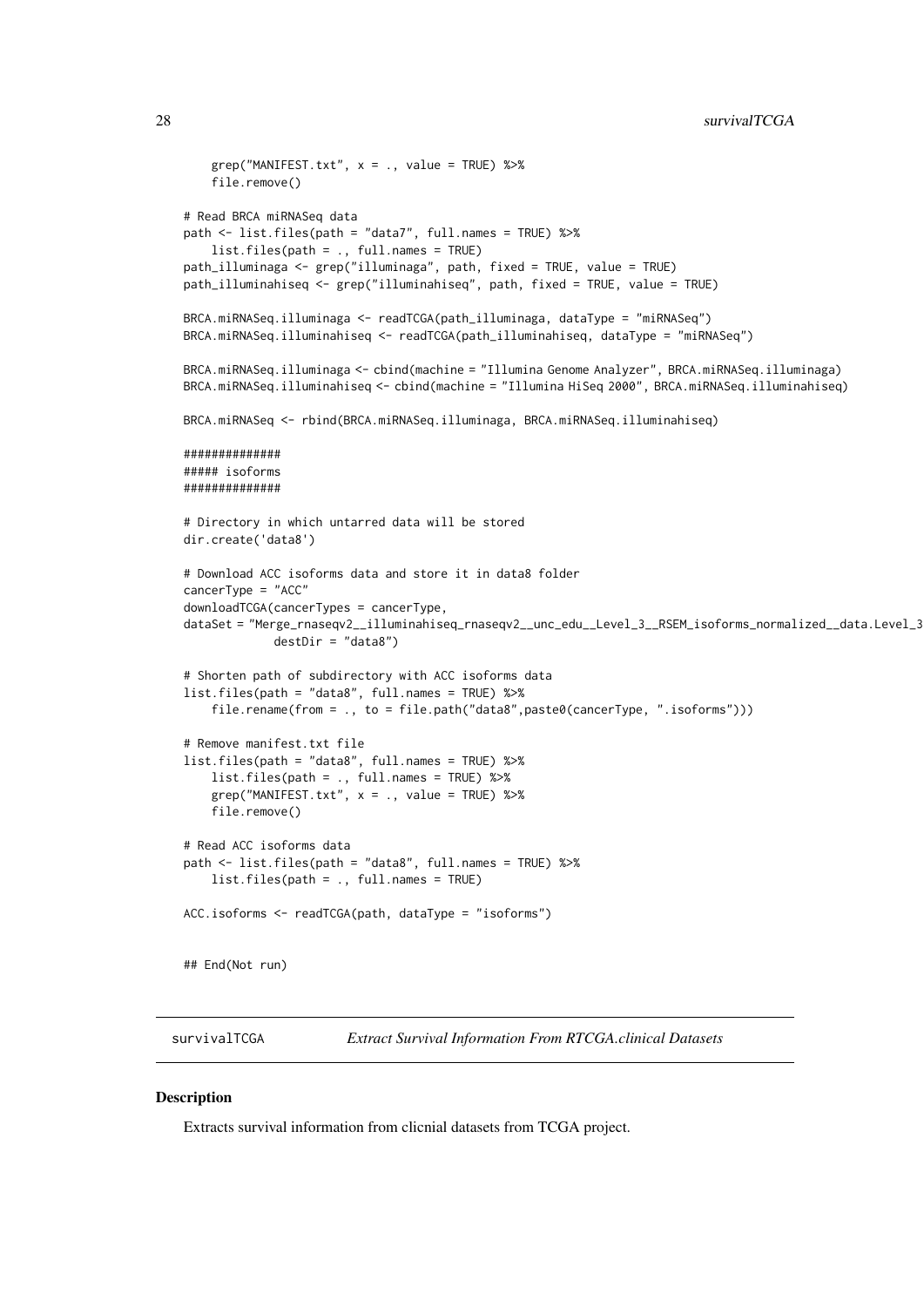#### <span id="page-28-0"></span>survivalTCGA 29

#### Usage

```
survivalTCGA(..., extract.cols = NULL, extract.names = FALSE,
 barcode.name = "patient.bcr_patient_barcode",
 event.name = "patient.vital_status",
 days.to.followup.name = "patient.days_to_last_followup",
 days.to.death.name = "patient.days_to_death")
```
# Arguments

| $\ddotsc$             | A data.frame or data.frames from TCGA study containing clinical informations.<br>See clinical.                                                                              |
|-----------------------|-----------------------------------------------------------------------------------------------------------------------------------------------------------------------------|
| extract.cols          | A character specifing the names of extra columns to be extracted with survival<br>information.                                                                              |
| extract.names         | Logical, whether to extract names of passed data. frames in $\dots$                                                                                                         |
| barcode.name          | A character with the name of bcr_patient_barcode which differs between<br>TCGA releases. By default is the name from the newest release date tail (checkTCGA ('Dates'), 1). |
| event.name            | A character with the name of patient vital_status which differs between<br>TCGA releases. By default is the name from the newest release date tail (checkTCGA('Dates'), 1). |
| days.to.followup.name |                                                                                                                                                                             |
|                       | A character with the name of patient.days_to_last_followup which differs                                                                                                    |
|                       | between TCGA releases. By default is the name from the newest release date<br>tail(checkTCGA('Dates'),1).                                                                   |
| days.to.death.name    |                                                                                                                                                                             |
|                       | A character with the name of patient.days_to_death which differs between                                                                                                    |

TCGA releases. By default is the name from the newest release date tail(checkTCGA('Dates'),1).

#### Value

A data.frame containing information about times and censoring for specific bcr\_patient\_barcode. The name passed in barcode.name is changed to bcr\_patient\_barcode.

# Issues

If you have any problems, issues or think that something is missing or is not clear please post an issue on [https://github.com/RTCGA/RTCGA/issues.](https://github.com/RTCGA/RTCGA/issues)

#### Note

Input data.frames should contain columns patient.bcr\_patient\_barcode, patient.vital\_status, patient.days\_to\_last\_followup, patient.days\_to\_death or theyir previous equivalents. It is recommended to use datasets from [clinical.](#page-0-0)

#### Author(s)

Marcin Kosinski, <m.p.kosinski@gmail.com>

Marcin Kosinski, <m.p.kosinski@gmail.com>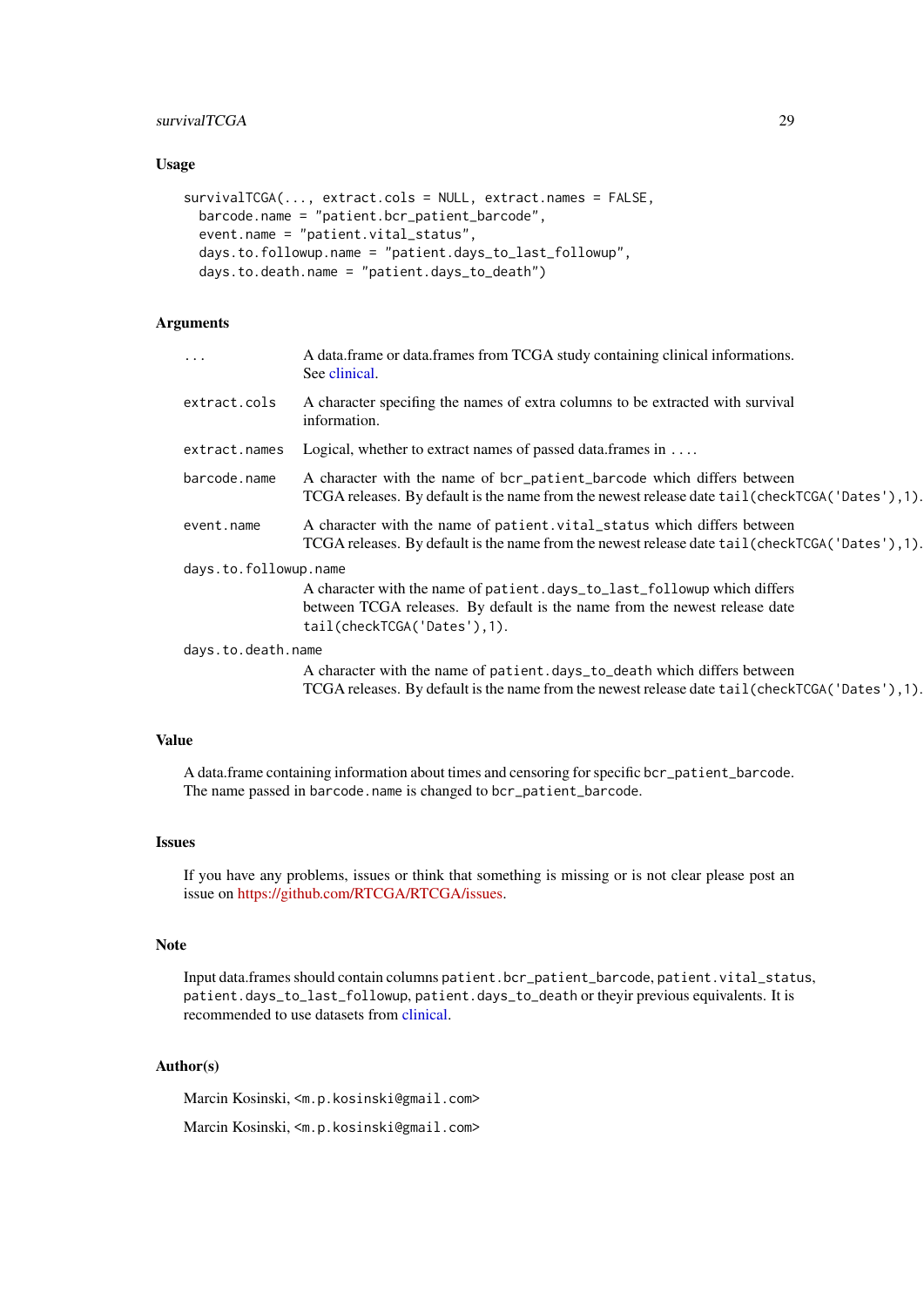# <span id="page-29-0"></span>See Also

RTCGA website [http://rtcga.github.io/RTCGA/Visualizations.html.](http://rtcga.github.io/RTCGA/Visualizations.html)

Other RTCGA: [RTCGA-package](#page-1-1), [boxplotTCGA](#page-2-1), [checkTCGA](#page-4-1), [convertTCGA](#page-6-1), [datasetsTCGA](#page-8-1), [downloadTCGA](#page-9-1), [expressionsTCGA](#page-11-1), [heatmapTCGA](#page-13-1), [infoTCGA](#page-15-1), [installTCGA](#page-16-1), [kmTCGA](#page-17-1), [mutationsTCGA](#page-19-1), [pcaTCGA](#page-20-1), [readTCGA](#page-21-1), [theme\\_RTCGA](#page-29-1)

#### Examples

```
## Extracting Survival Data
library(RTCGA.clinical)
survivalTCGA(BRCA.clinical, OV.clinical, extract.cols = "admin.disease_code") -> BRCAOV.survInfo
# first munge data, then extract survival info
library(dplyr)
BRCA.clinical %>%
    filter(patient.drugs.drug.therapy_types.therapy_type %in%
               c("chemotherapy", "hormone therapy")) %>%
    rename(therapy = patient.drugs.drug.therapy_types.therapy_type) %>%
    survivalTCGA(extract.cols = c("therapy")) -> BRCA.survInfo.chemo
# first extract survival info, then munge data
    survivalTCGA(BRCA.clinical,
                 extract.cols = c("patient.drugs.drug.therapy_types.therapy_type")) %>%
    filter(patient.drugs.drug.therapy_types.therapy_type %in%
               c("chemotherapy", "hormone therapy")) %>%
   rename(therapy = patient.drugs.drug.therapy_types.therapy_type) -> BRCA.survInfo.chemo
## Kaplan-Meier Survival Curves
kmTCGA(BRCAOV.survInfo, explanatory.names = "admin.disease_code", pval = TRUE)
kmTCGA(BRCAOV.survInfo, explanatory.names = "admin.disease_code", main = "",
       xlim = c(0,4000)kmTCGA(BRCA.survInfo.chemo, explanatory.names = "therapy", xlim = c(0, 3000), conf.int = FALSE)
```
<span id="page-29-1"></span>

theme\_RTCGA *RTCGA Theme For ggplot2*

# Description

Additional RTCGA theme for [ggtheme,](#page-0-0) based on [theme\\_pander.](#page-0-0)

# Usage

theme\_RTCGA(base\_size = 11, base\_family =  $"$ , ...)

| base size               | base font size                            |
|-------------------------|-------------------------------------------|
| base_family             | base font family                          |
| $\cdot$ $\cdot$ $\cdot$ | Further arguments passed to theme pander. |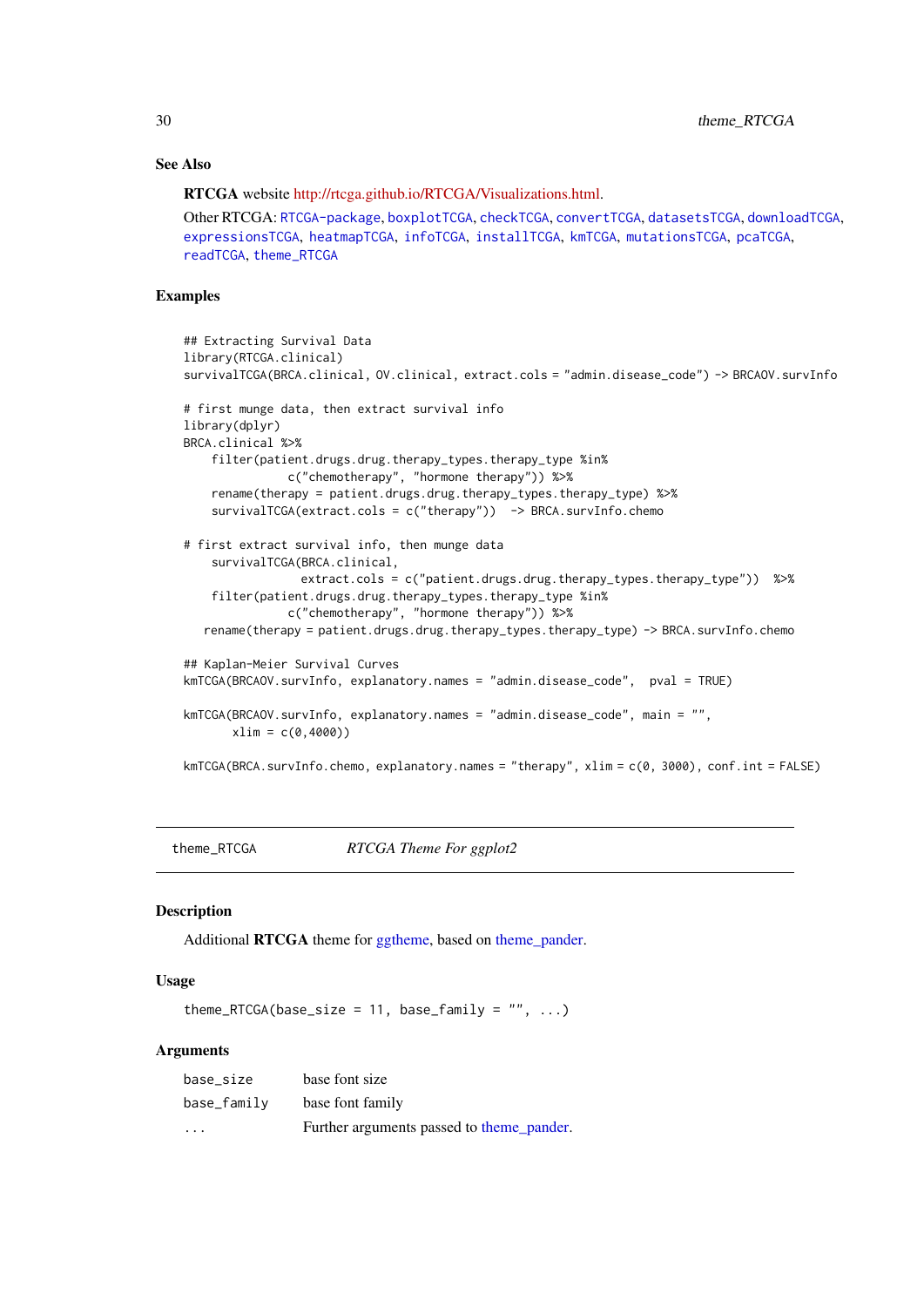#### <span id="page-30-0"></span>theme\_RTCGA 31

# Issues

If you have any problems, issues or think that something is missing or is not clear please post an issue on [https://github.com/RTCGA/RTCGA/issues.](https://github.com/RTCGA/RTCGA/issues)

# Author(s)

Marcin Kosinski, <m.p.kosinski@gmail.com>

# See Also

RTCGA website [http://rtcga.github.io/RTCGA/Visualizations.html.](http://rtcga.github.io/RTCGA/Visualizations.html)

Other RTCGA: [RTCGA-package](#page-1-1), [boxplotTCGA](#page-2-1), [checkTCGA](#page-4-1), [convertTCGA](#page-6-1), [datasetsTCGA](#page-8-1), [downloadTCGA](#page-9-1), [expressionsTCGA](#page-11-1), [heatmapTCGA](#page-13-1), [infoTCGA](#page-15-1), [installTCGA](#page-16-1), [kmTCGA](#page-17-1), [mutationsTCGA](#page-19-1), [pcaTCGA](#page-20-1), [readTCGA](#page-21-1), [survivalTCGA](#page-27-1)

# Examples

```
library(RTCGA.clinical)
survivalTCGA(BRCA.clinical, OV.clinical, extract.cols = "admin.disease_code") -> BRCAOV.survInfo
kmTCGA(BRCAOV.survInfo, explanatory.names = "admin.disease_code",
xlim = c(0,4000))
```